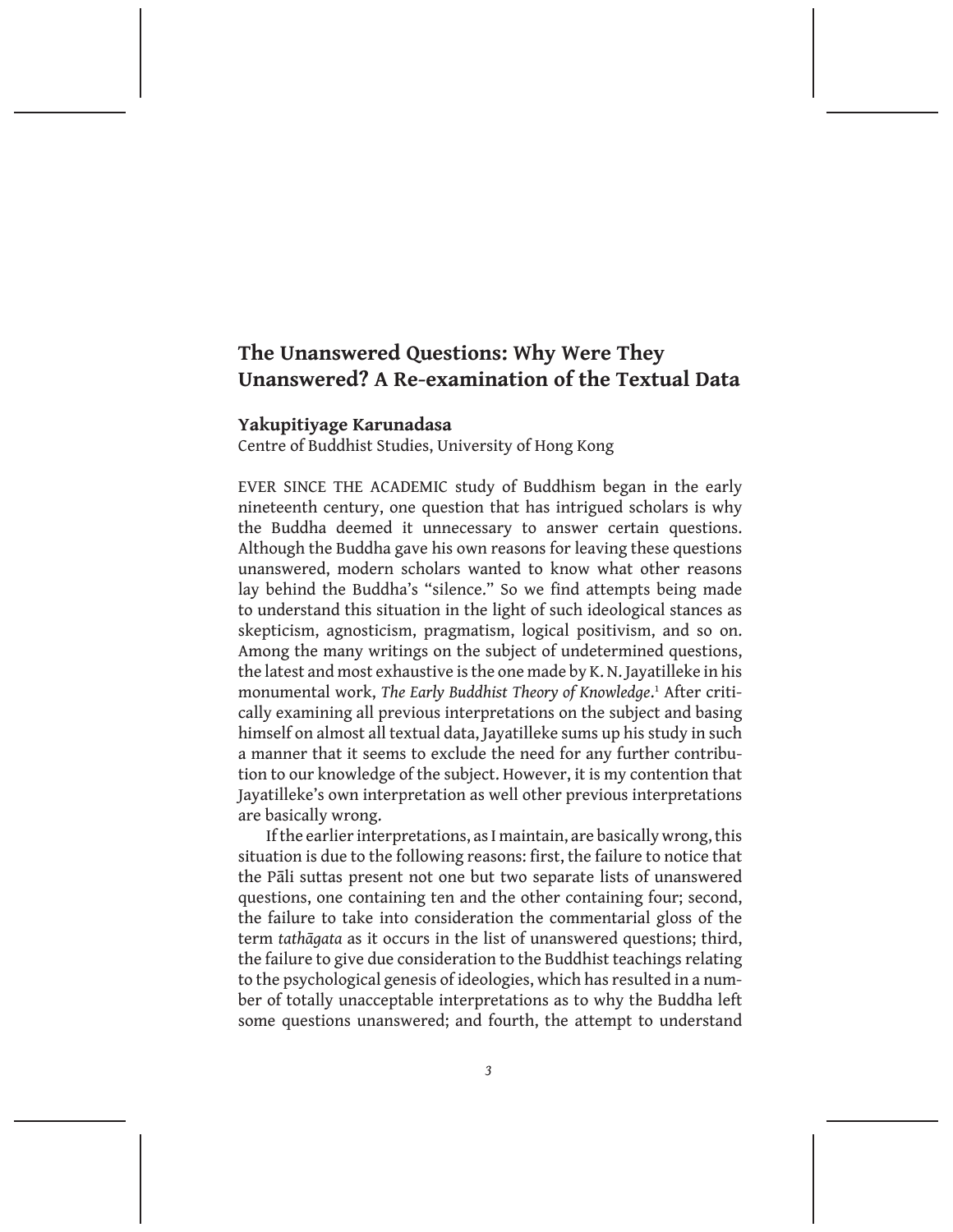the undetermined questions in the light of such ideological stances as skepticism, agnosticism, pragmatism, and logical positivism, when it is clearly stated in the teachings of the Buddha that all speculative views and ideological stances are due to the insertion of the egocentric perspective into the domain of perceptual experience.

The purpose of this essay is not only to draw attention to where earlier studies went wrong, but also to make a detailed study of the undetermined questions. Therefore, in order to make this study as comprehensive as possible, most of the textual data already dealt with by other scholars is again reviewed in relation to my own interpretations.

The category of undetermined questions, as is well known, is closely connected with the Buddhist teaching relating to four kinds of questions: a question that ought to be explained categorically (*ekaṃsa-vyākaraṇīya*), a question that ought to be explained analytically (*vibhajja-vyākaraṇīya*), a question that ought to be explained with a counter-question (*paṭipucchā-vyākaraṇīya*), and a question that ought to be set aside (*ṭhapaṇīya*).

In the Pāli suttas themselves we do not find specific examples of these categories of questions and must, therefore, turn to the Pāli commentaries and Sanskrit Buddhist literature to find a variety of examples given for this purpose. Two examples given for the first kind of question are: "Is matter impermanent?" (*rūpaṃ aniccan ti*) 2 and "Does everyone die?"(*sarve marisyanti*).3 From the Buddhist point of view, these are two questions that ought to be answered categorically in the affirmative. However, a question to which a negative categorical answer may be given can also be subsumed under this heading.

A good example for the second kind of question can in fact be selected from the Pāli suttas themselves. When the Buddha was asked the question, "Is it the monk or the layman who can succeed in attaining what is right, just, and good?" the Buddha says that in this particular context (*ettha*), it is necessary to give not a categorical but an analytical answer. For what determines the answer is not whether the person is a monk or a layman but the practice of good conduct (*sammā paṭipanna*).4

An example for the third kind of question that is given by the Mahāsaṃghikas can be traced to the suttas themselves. When the Buddha was asked the question, "Is consciousness a person's soul or is consciousness one thing and the soul another?" he replies with the question, "What do you take to be the soul?"<sup>5</sup> The counter-question is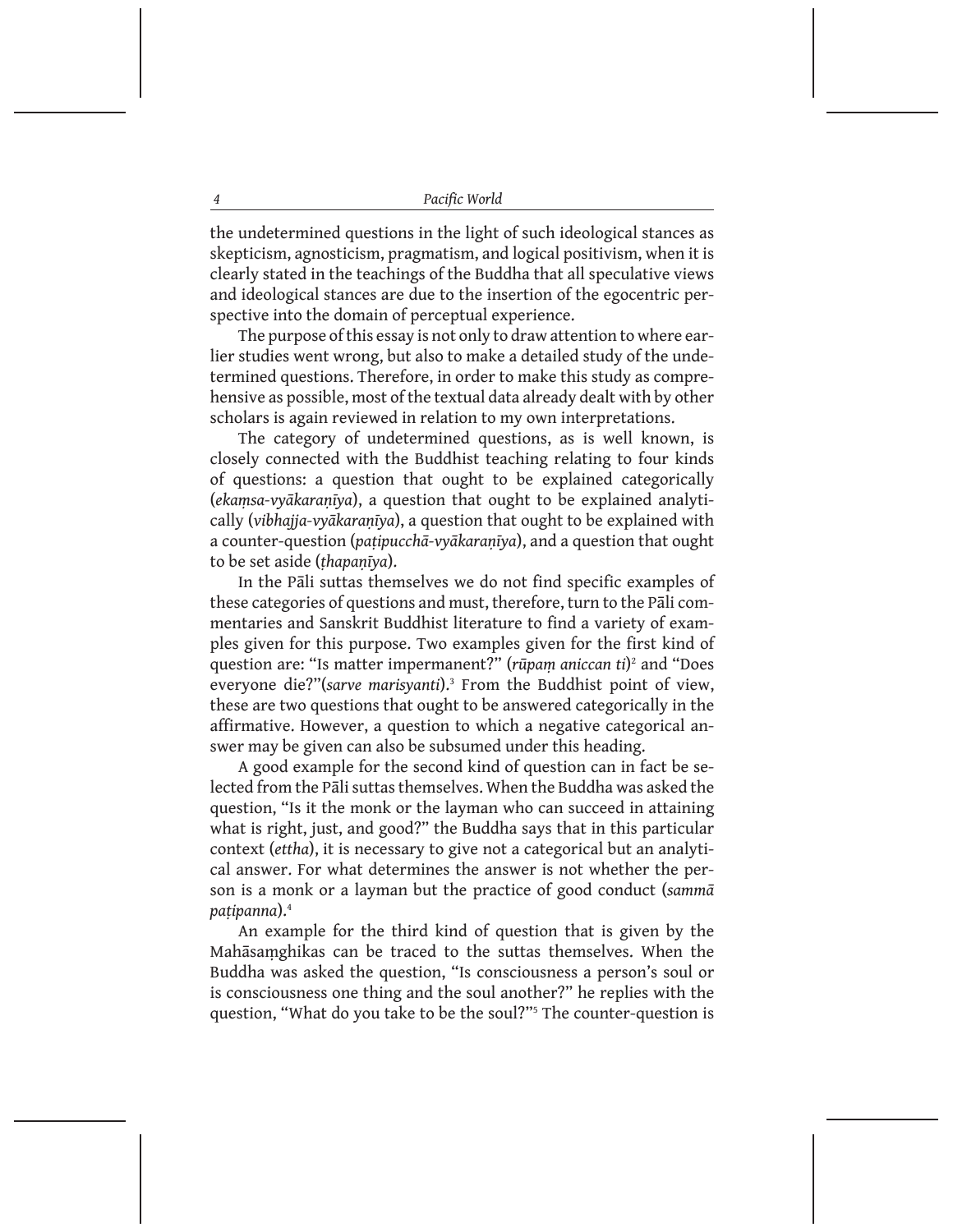necessary because the notion of soul is interpreted in different ways among various religions.

As to the fourth kind of question, the one that should be set aside (Pāli *ṭhapanīya*; Skt. *sthāpanīya*), both Pāli and Sanskrit sources agree in listing the unanswered (*avyākatā*) questions as examples of this category. In illustrating this kind of question, the Sanskrit Buddhist sources give the following example: is the living being (*sattva*), in the sense of a separate self-entity, identical with or different from the aggregates (s*kandha*) into which the empiric individuality is analyzed? This question, it is said, is to be set aside because there is no objective entity corresponding to the word "living being" (*sattva*) and therefore to predicate something of something that really does not exist is meaningless. It is as meaningless as asking the question, "Is the complexion of the barren woman's son dark or white?" for it is logically impossible for a barren woman to have a son.<sup>6</sup>

Now these four kinds of questions are introduced in the *Aṅguttaranikāya* as "there are these four kinds of explanations of questions" (*cattar' imāni . . . pañhāveyyākāraṇāni*).7 The question that arises here is how the questions to which no answers are given could also be considered "explanations." In point of fact, the *Abhidharmakośa* raises this very same question, and its answer is this: the very explanation that it is not a question to be explained is itself an explanation. An alternative explanation is also given: when it is said that a particular question is not determined, it is not a non-explanation but an explanation. For a question that should be set aside is in fact answered by setting it aside. How can one say that this is not an answer?<sup>8</sup> This seems to be the reason why in the *Mahāvyutpatti* this kind of question is introduced as *sthāpanīya-vyākaraṇa*, that is, a question to be explained by setting it aside.<sup>9</sup>

These four kinds of questions, as Padmanabh Jaini has pointed out, have their counterpart in the three kinds of questions mentioned in the *Yogabhāṣya*: there are questions that are answerable categorically, that is, those that admit to a clear and definitive answer (*ekānta-vacanīya*); there are questions that are answerable by analysis (*vibhajya-vacanīya*); and there are questions that are not answerable (*avacanīya*).10 Apparently the third kind of question mentioned here seems to correspond to what Buddhism calls *ṭhapaṇīya*. However, this is not so. *Ṭhapaṇīya* means that which should be set aside. To say that the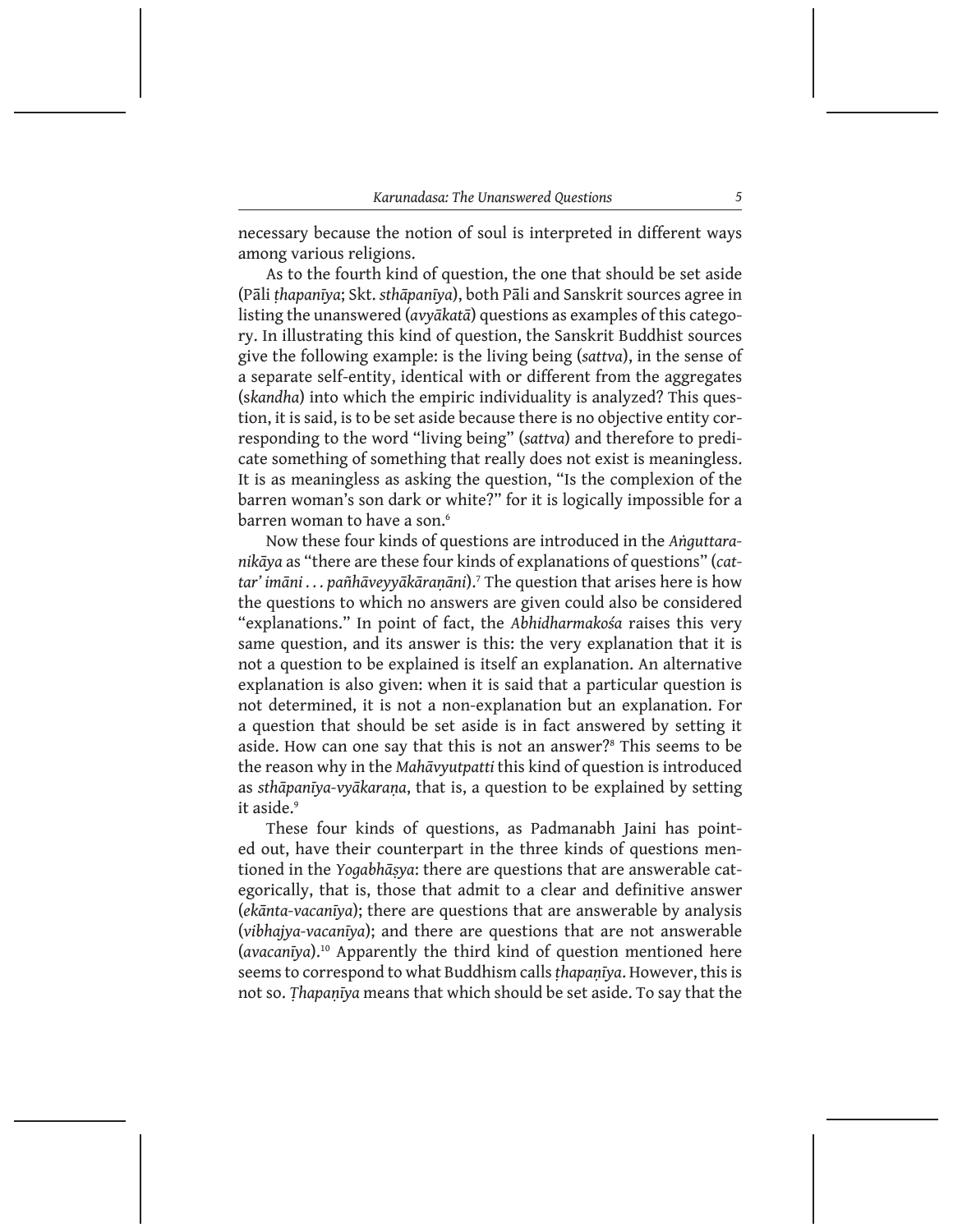question is to be set aside means to leave the question undetermined. Whether the question is answerable or not, we do not know.

On the other hand, *avacanīya* refers to a question that is not answerable, and Buddhism does not have a category of unanswerable questions. What Buddhism has is the category of unanswered questions. However, the three kinds of questions mentioned in the *Yogabhāṣya*  show that its author was influenced by the Buddhist philosophical teachings and their methodology.

For our present purpose what we need to remember here is that it is to the fourth kind of question, a question that should be set aside, that the undetermined questions belong. We would like to begin our study of this subject by first clarifying the number of unanswered questions mentioned in the Pāli suttas. As we have noted above, there are altogether fourteen such questions, made into two lists, the longer list containing ten and the shorter list four. Let us take the longer list first. This list occurs in a number of early Buddhist discourses, the *locus classicus* being the *Cūla-Māluṅkyaputta-sutta* of the *Majjhima-nikāya*. The ten questions listed are as follows:

- 1. Is the world eternal (*sassato loko ti*)?
- 2. Is the world not eternal (*asassato loko ti*)?
- 3. Is the world finite (*antavā loko ti*)?
- 4. Is the world infinite (*anantavā loko ti*)?
- 5. Is the soul the same as the body (*taṃ jīvaṃ taṃ sarīran ti*)?
- 6. Is the soul different from the body (*aññaṃ jīvam aññaṃ sarīran ti*)?
- 7. Does the *tathāgata* exist after death (*hoti tathāgato param maraṇā ti*)?
- 8. Does the *tathāgata* not exist after death (*na hoti tathāgato param maraṇā ti*)?
- 9. Does the *tathāgata* both exist and non-exist after death (*hoti ca na hoti ca tathāgato param maraṇā ti*)?
- 10. Does the *tathāgata* neither exist nor non-exist after death (*neva hoti na na hoti tathāgato param maraṇā ti*)?

I have left the term *tathāgata*, as it occurs in the last four questions, untranslated. The reason for this is that it lends itself to two different interpretations. Most modern scholars take the word to mean the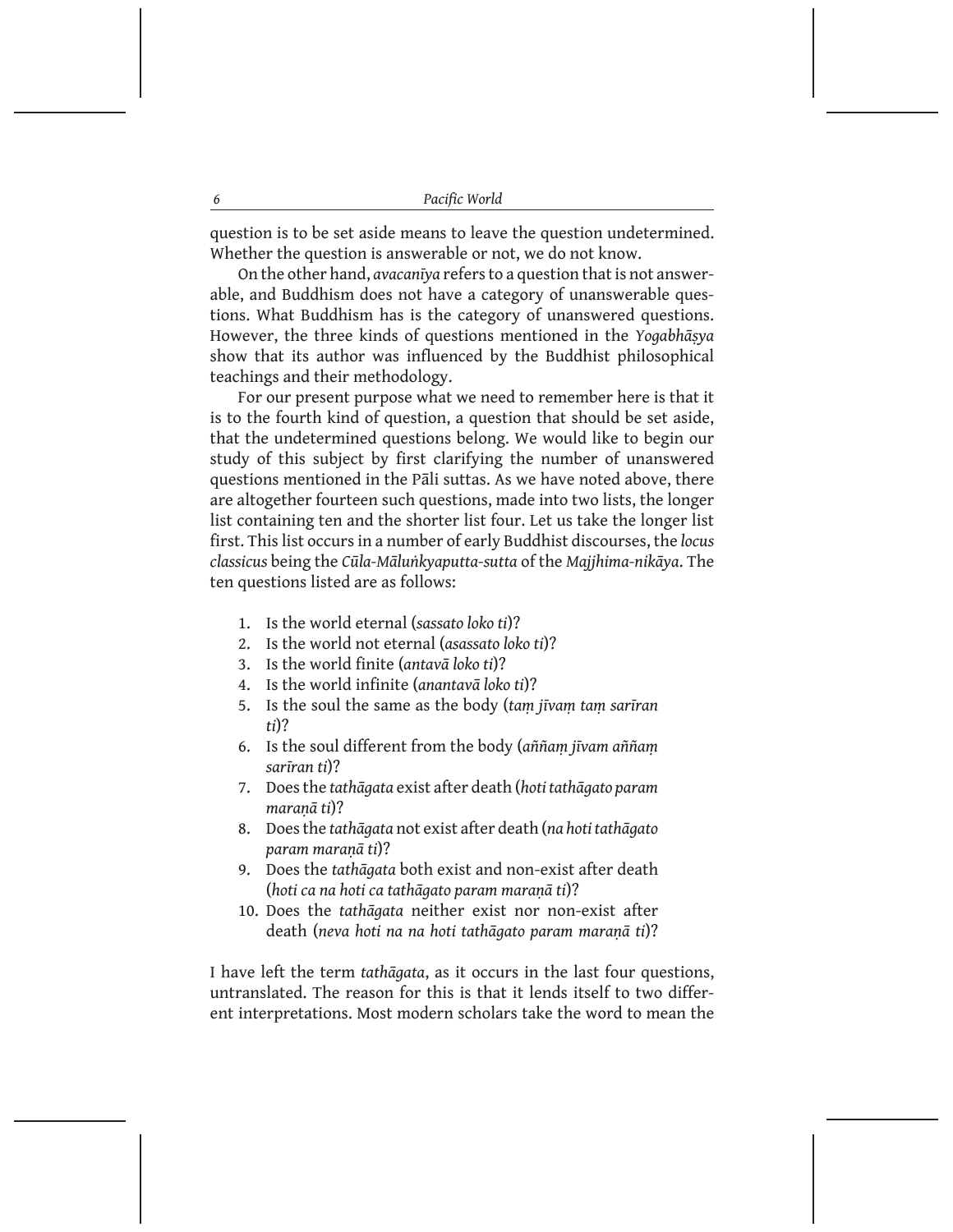liberated saint, the one who has realized *nibbāna*. This, of course, is the meaning it assumes in a large number of contexts. However, according to the Pāli commentaries the term *tathāgata* in this particular context means the living being in the sense of an independent self-entity (*satto tathāgato ti adhippeto*) or the soul (*tathāgato ti attā*).11 Most of the modern scholars who wrote on this subject do not seem to have noticed this commentarial gloss of the term. On the other hand, Jayatilleke refers to the commentarial interpretation but refuses to accept it. He says that "the contemporary evidence of the Nikayas themselves shows beyond doubt that the word 'tathāgata' was used to denote the 'perfect person' or the saint as understood in each religion."<sup>12</sup>

Thus according to Jayatilleke, the term *tathāgata* means "the perfect person" or "the saint" as understood not only in Buddhism but also in other contemporary religions as well. In support of his interpretation Jayatilleke cites a passage from the *Saṃyutta-nikāya*. According to this passage, during the time of the Buddha other religious teachers such as Nigaṇṭha Nātaputta used to "declare about the state of survival of their best and highest disciples, who had attained to the highest attainment after they were dead and gone" (*yo pissa sāvako uttamapuriso paramapuriso paramappattipatto tam pi sāvakam abbhatītaṃ kālaṅkatam upapattisu vyākaroti*).13 The three Pāli words used here to describe such a perfect person are *uttamapuriso* (noblest person), *paramapuriso* (highest person), and *paramappattipatto* (the one who has attained the highest attainment). What is important to remember here is that the word *tathāgata* does not occur among the words quoted above. And in order to show that the three words quoted above are "used as a synonym" of *tathāgata* Jayatilleke refers to another passage in the same *Nikāya*. According to this passage, a number of followers belonging to other religious sects one day approached Anurādha, a disciple of the Buddha, and asked him how the Buddha explained the post-mortem condition of the liberated saint. The exact words used by them to refer to the perfect saint are *tathāgato uttamapuriso paramapuriso paramappattipatto*. 14 As Jayatilleke has said, in this quotation the three terms *uttamapuriso*, *paramapuriso*, and *paramappattipatto* are used as three descriptive adjectives of the term *tathāgata*. And on this basis Jayatilleke concludes that the term *tathāgata* was used to denote the perfect saint as understood by other religions as well.

We cannot agree with this conclusion because of the following reasons: It will be noticed that in the first passage, which refers to the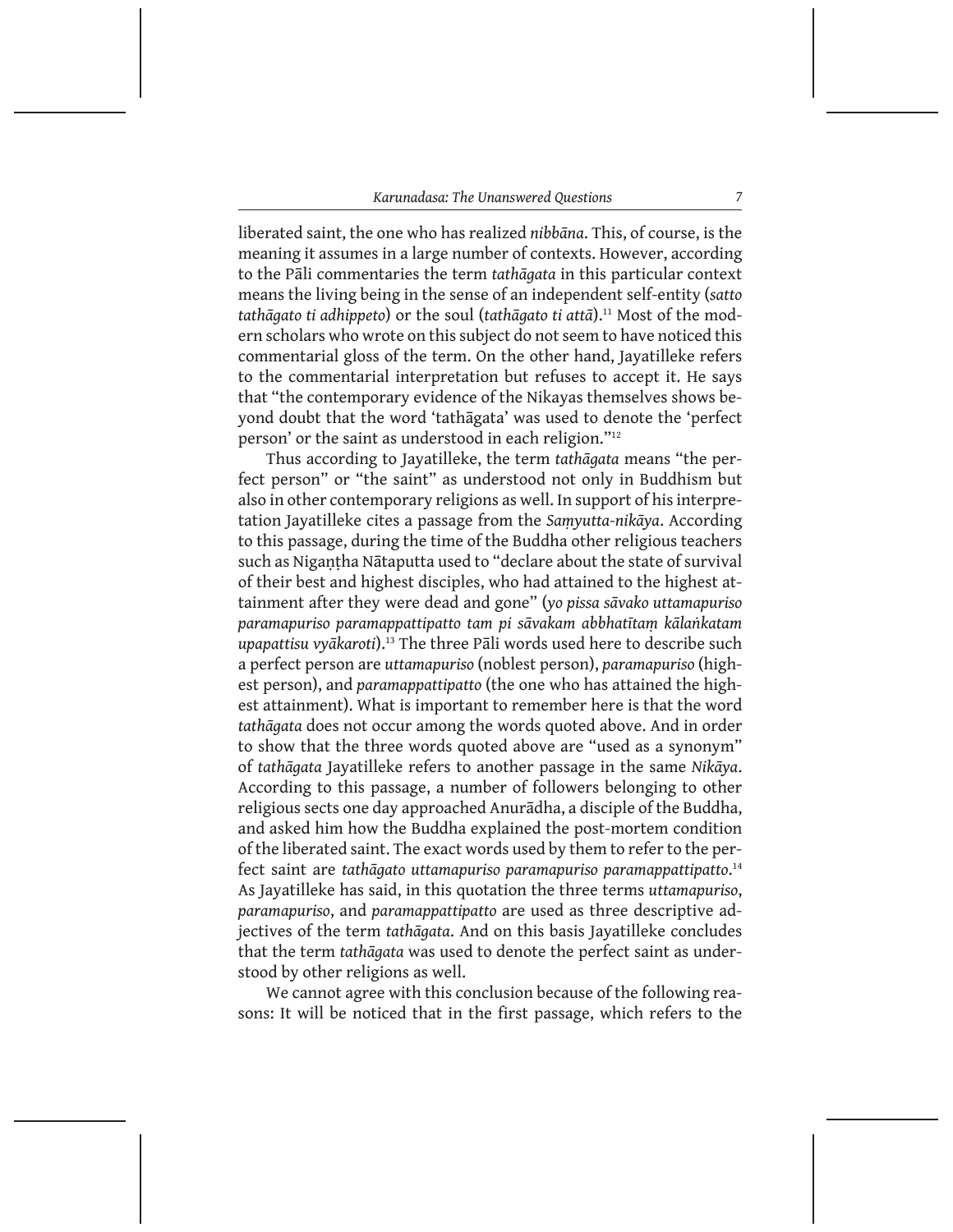perfect saint as understood by other religions, the word *tathāgata* is conspicuously missing. However, in the second passage, which refers to the perfect saint as understood in Buddhism, the term *tathāgata* occurs in addition to the other three terms, namely *uttamapuriso*, *paramapuriso*, and *paramappattipatto*. This situation is perfectly understandable, for the term *tathāgata* is often used in Buddhism to denote the perfect saint, the one who has realized *nibbāna*. And it is in conformity to this tradition that, as mentioned in the second passage quoted above, the followers of other religions too used the same term, when they questioned Anurādha about the post-mortem condition of the liberated saint as understood in Buddhism.

The second passage that we have cited above could go against what we seek to establish here, namely that that the term *tathāgata* as it occurs in the list of undetermined questions means not the liberated saint as understood in Buddhism but the living being in the sense of a separate self-entity. However, as we shall see below, this passage deals not with the list of ten, but with the list of four undetermined questions, to which we have already referred.

Thus on the basis of the two passages cited by Jayatilleke it is not possible to conclude that the term *tathāgata* occurring in the list of ten undetermined questions means the perfect saint as understood by all religions during the time of the Buddha. What is more, in none of the Pāli suttas is there any evidence to suggest such a usage of the term on the part of other religions of the day. Then the other possibility that we need to consider here is whether or not the term *tathāgata* in this particular context means the perfect saint, as understood in Buddhism, the one who has realized *nibbāna*. It is in this sense that most modern scholars interpret the term. However, as we have mentioned above, according to the Pāli commentaries it means not the perfect saint as understood in Buddhism either, but the living being (*satta*) as a selfentity or as soul (*attā*).

There is enough evidence to show that the commentarial interpretation is correct. What we need to note here at the very outset is that the list of ten questions to which Buddhism refers was there before the rise of Buddhism. As mentioned in the Pāli suttas, these ten questions had been the subject of much controversy among the many religious and philosophical circles at the time of the rise of Buddhism. According to the *Udāna*, for instance, the ten theses contained in the ten unexplained questions were vigorously debated by many and various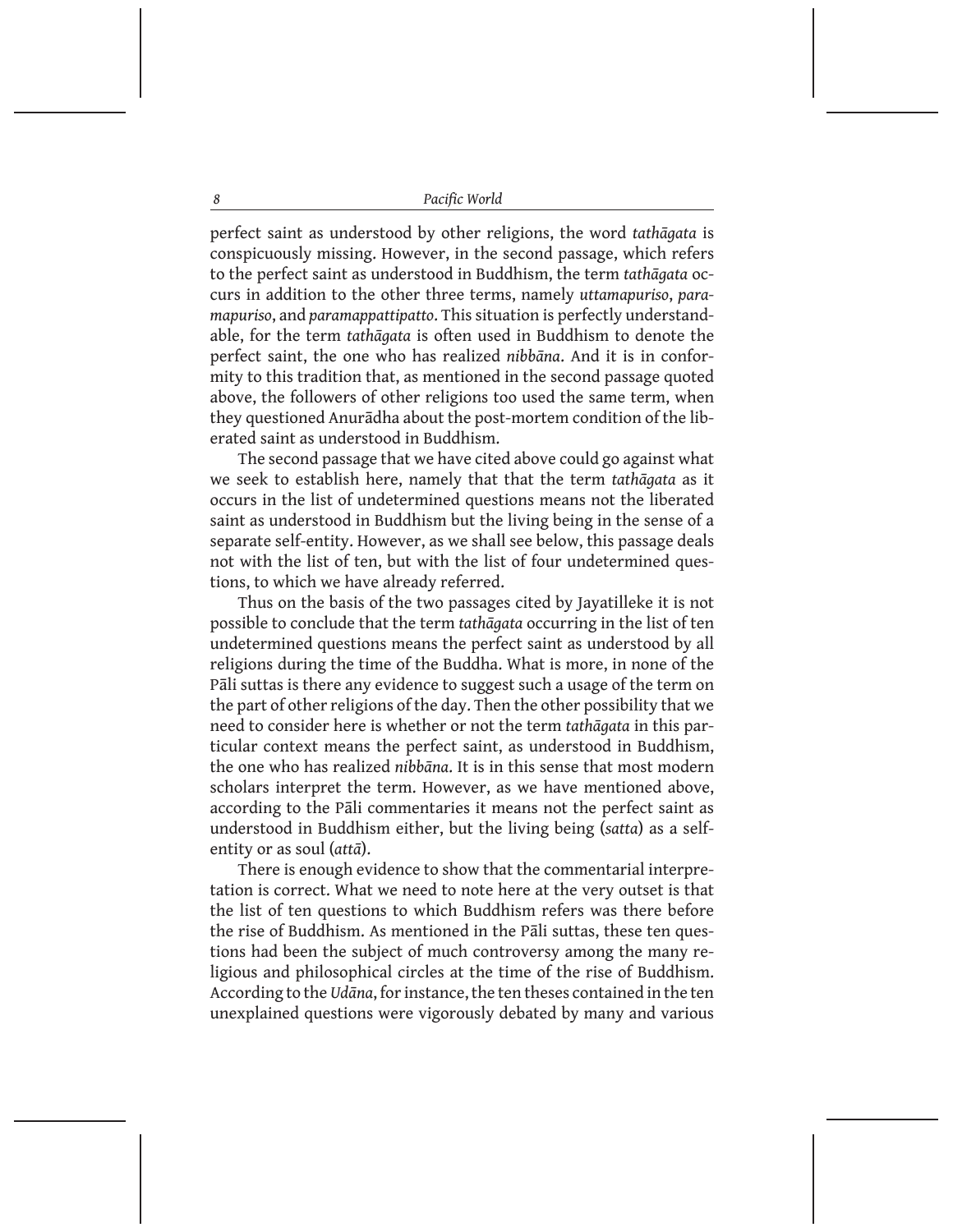heretical teachers, recluses, brahmins, and *paribbājakas*. Each of these controversial propositions is said to have been held by a school of recluses and brahmins who were at loggerheads with each other in maintaining the truth of their own propositions.<sup>15</sup> The Pāli commentators as well as modern scholars have attempted to identify the various religious and philosophical schools that subscribed to each of these theses. Such an attempt could give the impression that these ten theses were made into a schedule after a survey of the philosophical positions held by different schools of thought. However, the actual situation seems to be otherwise. That is to say, the ten questions were earlier than the answers in the sense that these ten questions constituted a questionnaire on some perennial metaphysical problems to which each and every religious and philosophical system was expected to provide its answers.

It will be noticed that the first four questions in the list concern the nature of the universe that we inhabit. They relate to the problem of whether the universe is finite or infinite in terms of time (*sassato*, *asassato*) and space (*antavā*, *anantavā*). The next two deal with the question of whether the soul and the physical body are identical or different. What they purport to ask is whether we should accept the identity principle, which sees a unity between them, or the duality principle, which sees a difference between them. Then the last four questions, as the Pāli commentaries observe, relate to the post-mortem status of the living being or the soul. What they purport to ask is whether the living being, understood as a self-existent entity, exists after death, does not exist, both exists and does not exist, or neither exists nor non-exists. Considering the nature of the six previous questions, the last four, so to say, logically follow from them. For the post-mortem status of the empiric individuality is much more relevant and important than the post–mortem status of the liberated saint. What is more, the idea of the perfect saint was not recognized by the schools of materialism, and, therefore, what happened to the saint after death was not a question that concerned the materialists. In contrast, the question relating to the post-mortem status of the empiric individuality was a question to which all schools, whether they were religious, materialistic, or skeptical, had to respond. This should explain why, as the Pāli suttas tell us, they became the subject of many controversies among the many religious and philosophical systems, and that they generated a bewildering mass of arguments and counter-arguments. This should also explain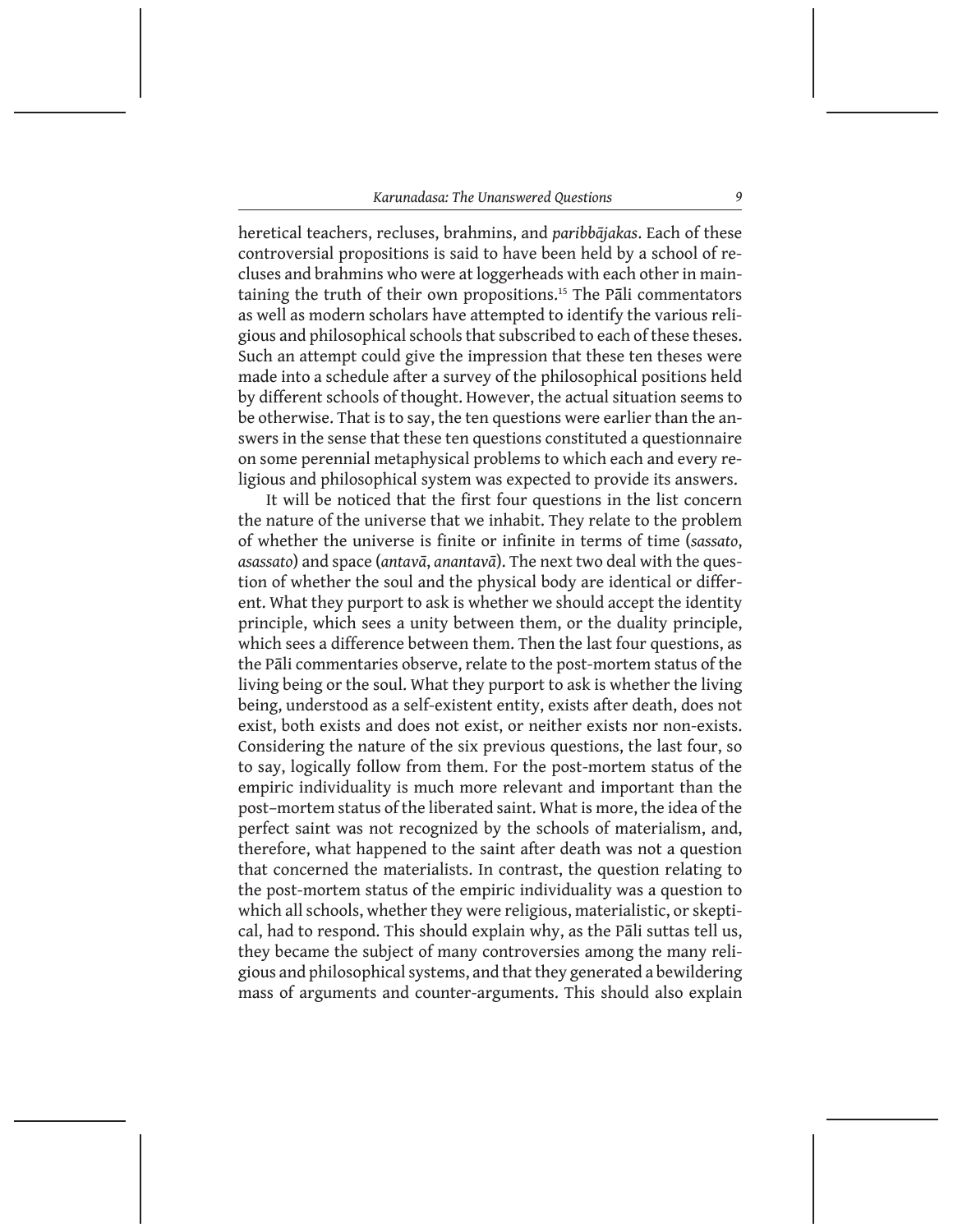| Pacific World |
|---------------|
|               |

why the ten questions were put to the Buddha as well by the followers of other religions and sometimes by the Buddha's own disciples.

What we have observed so far should support the commentarial gloss on the term *tathāgata* as it occurs in the list of ten unexplained questions. As we shall see, this conclusion gets further confirmed from what we will be observing on the shorter list containing four unexplained questions. The four questions of the shorter list are as follows:

- 1. Does the *tathāgata* exist after death (*hoti tathāgato param maraṇā ti*)?
- 2. Does the *tathāgata* not exist after death (*na hoti tathāgato param maraṇā ti*)?
- 3. Does the *tathāgata* both exist and non-exist after death (*hoti ca na hoti ca tathāgato param maraṇā ti*)?
- 4. Does the *tathāgata* neither exist nor non-exist after death (*neva hoti na na hoti tathāgato param maraṇā ti*)?<sup>16</sup>

It will be readily noticed that the four questions in this shorter list are identical in wording with the last four questions in the longer list. This is perhaps the main reason that prevented modern scholars from noticing that there are two lists of unanswered questions mentioned in the Pāli suttas. As we shall see in detail the term *tathāgata* as it occurs in the shorter list means not the living being or soul, but the liberated saint as understood in Buddhism. We propose to adduce the following reasons to justify this claim.

In the first place, the Pāli suttas never make a confusion of these two lists. They are always presented as two different lists: in the longer list the term *tathāgata* always means, as the Pāli commentaries say, the living being or the empiric individuality understood as a separate selfentity; in the shorter list the term in question always means the one who has realized the final goal of *nibbāna*. However, as the Pāli commentaries observe, even in the shorter list the term *tathāgata* occurs in the sense of a living being as a separate self-entity. This is because those who raise the four questions regarding the post-mortem status of the *tathāgata* do so with the wrong notion that there is a separate self-entity corresponding to the term *tathāgata*. 17 However, this is no reason why we cannot maintain the distinction between the two lists. For this distinction between the two lists can also be clearly seen in how Buddhism responds to the two sets of questions in the two lists.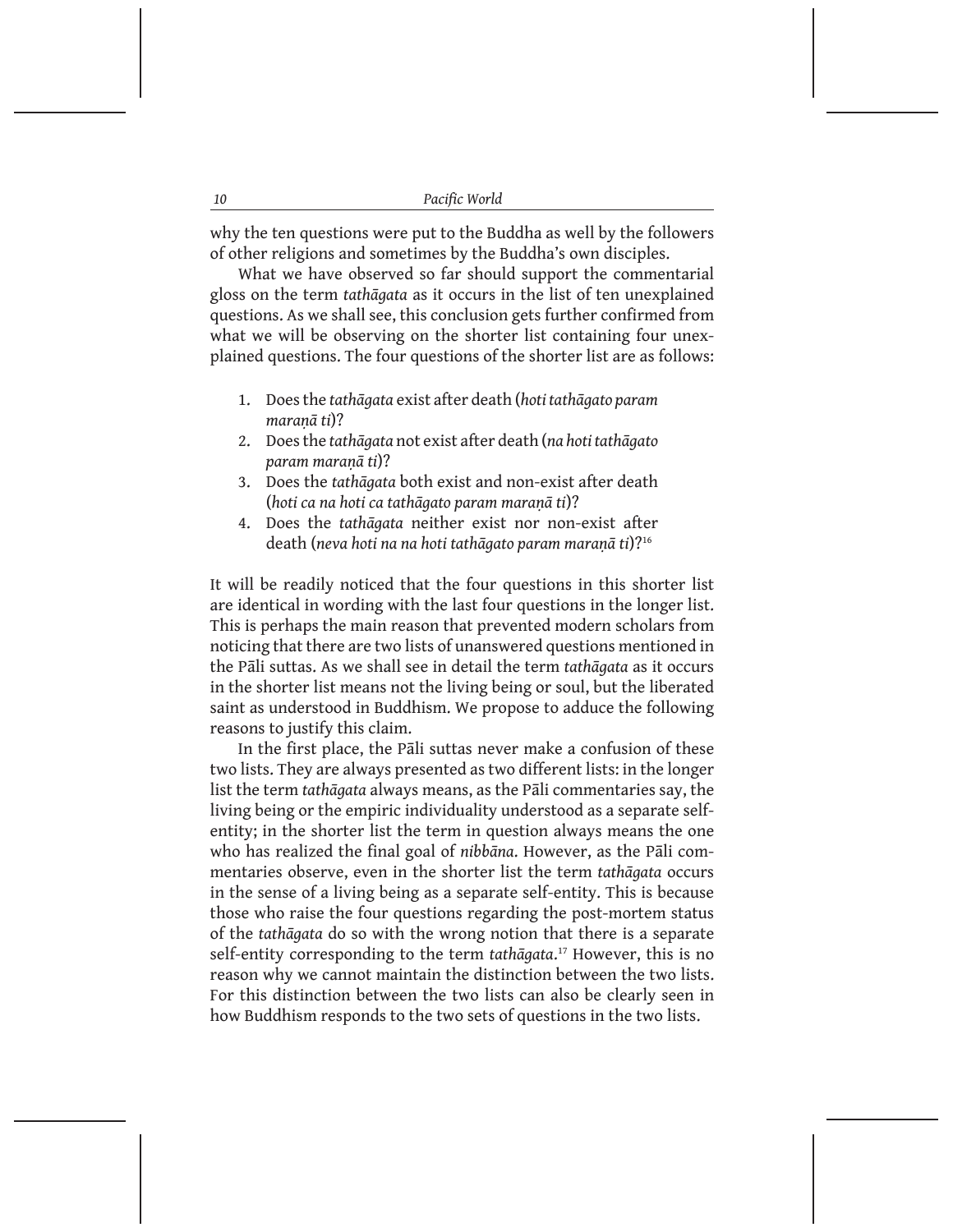The clearest evidence that goes to prove the recognition of two lists of unanswered questions is the *Aggivacchagotta-sutta* of the *Majjhima-nikāya*. For here we find both lists occurring separately. As recorded here, Vacchagotta, the wanderer, visits the Buddha and in the course of the ensuing conversation raises the ten questions of the longer list in order to know the Buddha's response to them. Then the Buddha gives his own reasons as to why he leaves these questions unanswered. The fact that Vacchagotta did not raise further questions shows that he was satisfied with the answers given by the Buddha. Thereafter Vacchagotta raises another four questions. These relate to the post-mortem status of "the monk whose mind is free" (*vimuttacitta bhikkhu*):18 whether he exists after death, or does not exist, or both exists and non-exists, or neither exists nor non-exists. The words used here, "the monk whose mind is free," obviously mean the *tathāgata* in the sense of the liberated saint. If the term *tathāgata* in the longer list means the liberated saint, then surely Vacchagotta would not raise the latter four questions. For it does certainly amount to a repetition. And what is more, as we shall see later in detail, the Buddha's response to these four questions is quite different from his response to the ten questions raised by Vacchagotta earlier.

Equally important in this connection is the *Avyākata-saṃyutta* of the *Saṃyutta-nikāya*. Here too we see the two lists separately mentioned. In this *saṃyutta* we find fourteen suttas dealing with the unanswered questions. Among them, ten deal with the questions in the shorter list, and only two with the questions in the longer list. It is clear therefore that the main purpose of the *Avyākata-saṃyutta* is to discuss the Buddhist response to the questions not of the longer list but of the shorter list. This is understandable, for from the Buddhist perspective the questions in the shorter list, which pertain to the post-mortem status of the liberated saint, are more important than those in the longer list. When the shorter list occurs in the *Avyākata-saṃyutta*, the term *tathāgata* is often preceded by the three words: the noblest person (*uttamapuriso*), the highest person (*paramapuriso*), and the one who has attained the highest goal (*paramappattipatto*).19 The use of these three descriptive terms shows that here the term *tathāgata* means none other than the liberated saint. It may be noted here that these thee descriptive terms are never used in respect to the term *tathāgata* when it occurs in the longer list. It may also be noted here that sometimes the shorter list is presented without the above-mentioned three descriptive terms.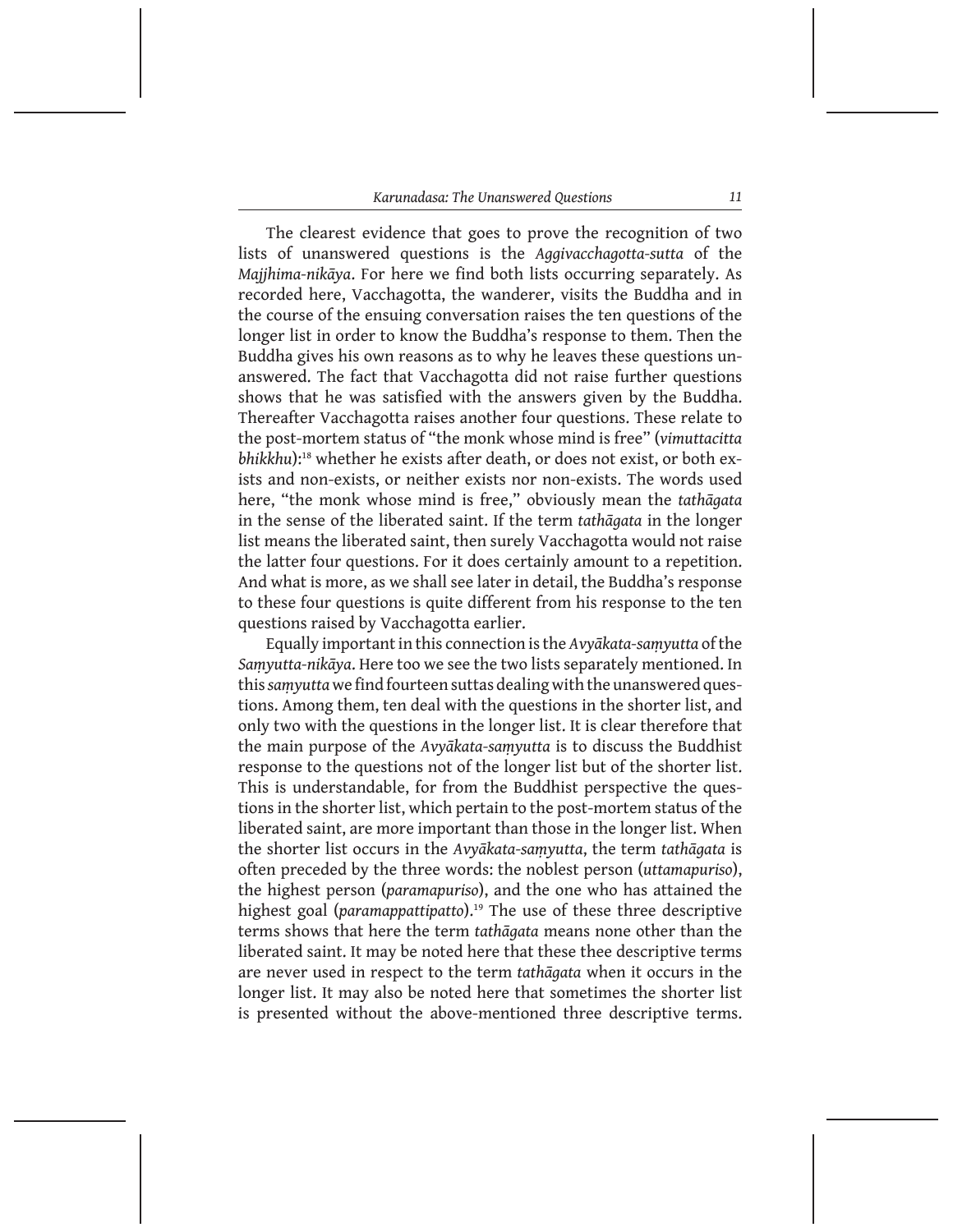However, this does not create any problems for our understanding the intended meaning of the term *tathāgata*, because the meaning of the term is clearly suggested by the Buddhist response to the four questions concerned.

It must be clearly emphasized here that the Buddha's response to the questions in the longer list is completely different from the response to the questions in the shorter list. As we shall see in detail, none of the many reasons given as to why the Buddha left the questions in the longer list unanswered are mentioned in the response to the questions in the shorter list. This is another important factor that enables us to distinguish between the two lists. It may also be noted here that that the Buddhist response to the four questions in the shorter list is, in a way, clearly more positive, although they are left unanswered. On the other hand, the Buddhist response to the questions in the longer list is clearly more negative and often dismissive. The reason for this situation is clear: the questions in the longer list, as we have mentioned, were the contents of a pre-Buddhist questionnaire on some metaphysical problems to which each school of thought was expected to provide answers. They represent a religio-philosophical atmosphere that Buddhism has transcended and, therefore, from the Buddhist perspective they have no legitimacy. However, the four questions in the shorter list are very much legitimate in that they naturally arise from the Buddhist teachings relating to the perfect saint, the one who has realized the final goal.

We may now examine why Buddhism deems it unnecessary to answer the questions contained in the two lists. In this connection there are three things that we should take into consideration. The first is obvious but often ignored: the fourteen questions in the two lists are never presented in the Buddhist texts as unanswerable (*avyākaraṇīya, vyākaraṇīya*) questions. On the contrary, they are questions that have been left unanswered (*avyākatā*). To call them unanswerable is, from the Buddhist perspective, to miss the point. It amounts to saying that they are perfectly legitimate questions, but that any answer to them transcends the limits of knowledge. The second is that if these questions have been declared unanswered or undetermined, this does not mean that they have been rejected as false. To reject them as false is certainly to answer them and not to leave them unanswered. The correct position is brought into focus by the use of the words "undetermined" (*avyākatā*), set aside (*ṭhapita*), and rejected (*paṭikkhitta*).20 In this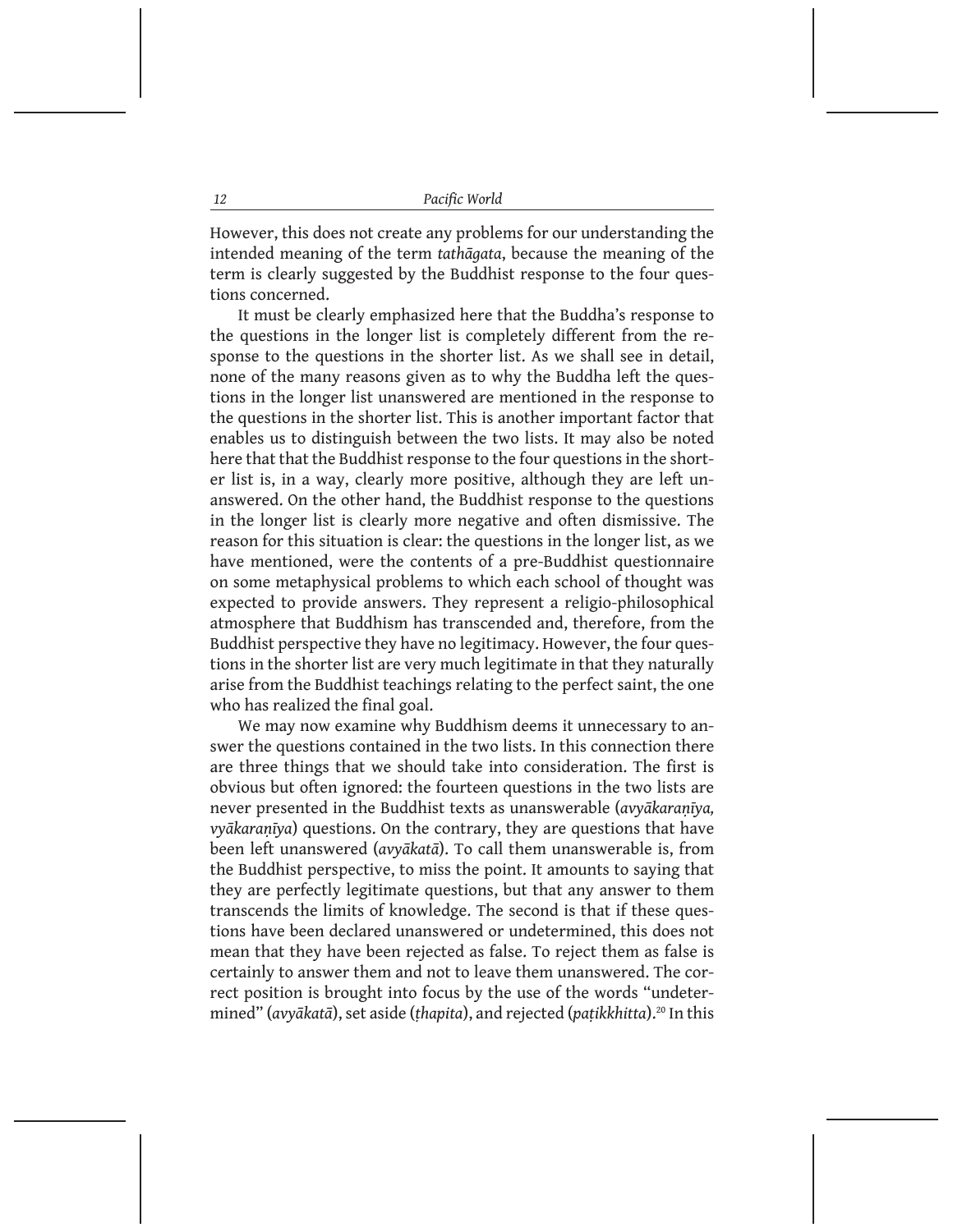connection the commentary to the *Aṅguttara-nikāya* says that "unanswered" means that which has not been answered categorically, analytically, or by raising a counter-question.<sup>21</sup>

The third factor that we need to remember here is that if these questions have been declared undetermined, the ten theses involved in them should not be understood as "indeterminate" in the sense of being neither true nor false, in other words, as neutral. This in fact is the meaning of the term *avyākatā* when it is used to denote what is neutral in moral contexts, that is, referring to those acts that are karmically indeterminate—neither *kusala* nor *akusala*. <sup>22</sup> The term *avyākatā* is thus used in two different contexts. In a moral sense, it means karmically neutral or indeterminate. When the term is used in respect to the ten (unanswered) questions, it does not mean "indeterminate," but rather "undetermined," that is, as to whether they are true, false, or neither true nor false. Another danger to which Buddhist texts draw our attention is the possibility of interpreting the ten theses in question as indeterminate in a moral sense, because of the use of the term *avyākatā*. In this connection, the *Abhidharmadīpa*, a work belonging to the Sarvāstivāda *Abhidharma*, raises the question: "As for the undetermined questions mentioned in the sutras, are we to understand them in an ethical sense?" The question is raised only to answer it in the negative. It is said that the term *avyākṛta*, as used here, should be understood only "in the sense of being set aside" (*sthāpanīyatvāt*), and not in an ethical sense to mean morally indeterminate.<sup>23</sup>

Some may think that this is too obvious a thing to be mentioned. That this is not so is shown by a controversy recorded in the *Kathāvatthu* of the *Abhidhamma-piṭaka*. <sup>24</sup> It concerns the position taken up by a non-Theravāda school, that speculative views (*diṭṭhigata*) are ethically neutral. The argument is based on the observation that since the ten questions are undetermined, the theses involved in them should not be described either as right view (*sammā-diṭṭhi*) or as wrong view (*micchā-diṭṭhi*), and therefore they are neutral from an ethical point of view. The counter-argument of the Theravādins is that the ten theses in question are a species of speculative views (*diṭṭhigata*), that their acceptance leads to unwholesome consequences, and that therefore they cannot be qualified as ethically neutral. The view rejected by the Theravādins is based on the wrong assumption that what is left undetermined as true or false is necessarily indeterminate, that is, neither true nor false. What we need to remember here is this: when a question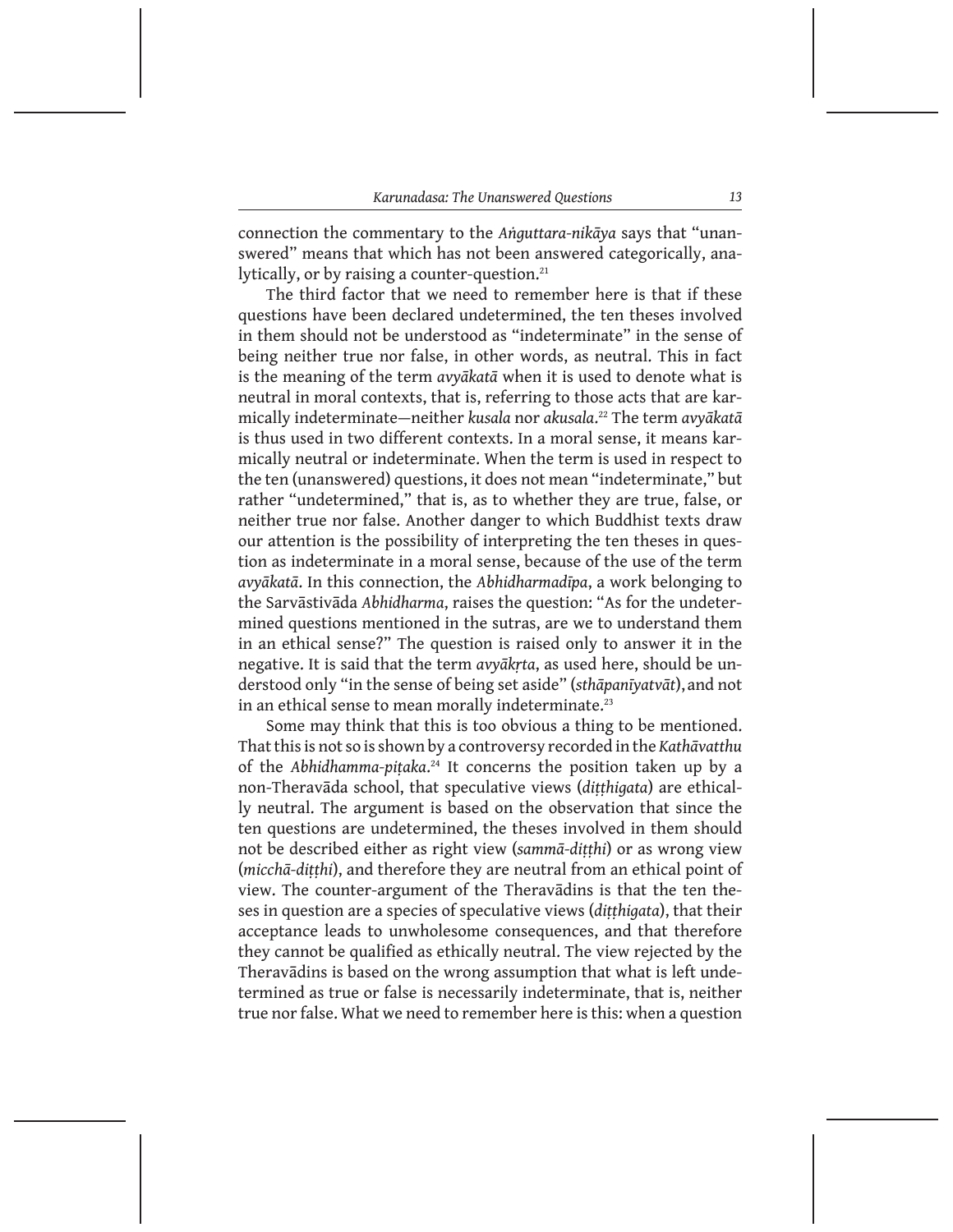is left "undetermined," this means not only that it is not determined as true or false, but also that it is not determined as either true nor false because we cannot predicate anything on what is undetermined.

Another thing that we must remember here is that it is incorrect to say that the Buddha was silent on these questions. To say so implies that these questions belong to the realm of mysticism and that therefore the Buddha adopted the attitude of a mystic in relation to them. The fact of the matter is that the Buddha very much responded to them. Although he did not give a categorical answer to any of the ten questions, he categorically stated the reasons for his not determining them as true or false. In passing, it may be noted here that the Buddha never resorted to silence as a way of communicating his teachings. Silence is just the opposite of communicating the doctrine, as clearly indicated by the words, "Either engage in dhamma-talk or observe the noble silence" (*dhammī vā kathā ariyo vā tuṇhībhāvo*).25

If we are to understand the full significance of the reasons given by the Buddha as to why the ten questions are left unanswered, we must constantly remember the Buddha's own statement as to what his doctrine is and what it is not. The reference is to the well-known statement where the Buddha says that as a religious teacher he teaches only two things, namely suffering and its cessation.<sup>26</sup> The same idea is conveyed in another equally well-known statement, namely, just as the great ocean has but one taste, the taste of salt, even so this doctrine and discipline has but one taste, the taste of deliverance.<sup>27</sup> The doctrine of dependent origination, which the Buddha wants us to understand as his central doctrine, is in fact an explanation, in terms of causality, of the origination and cessation of suffering. Again it is precisely these two themes that we find presented in the four noble truths as four interconnected propositions. Hence all Buddhist teachings, whether related to the nature of actuality or to the nature of knowledge, theory, and practice of the moral life, are all related to the problem of suffering and its cessation. It is in relation to them that all Buddhist doctrines assume their significance.

If the Buddha says that he is concerned only with suffering and its cessation, this could also be understood in terms of the causes of suffering. Since suffering (first noble truth) is due to man's self-centered desire (second noble truth), it can also be said that Buddhism is concerned only with the problem of our being conditioned by our selfcentered desires and the need to eliminate it. Thus, in the final analysis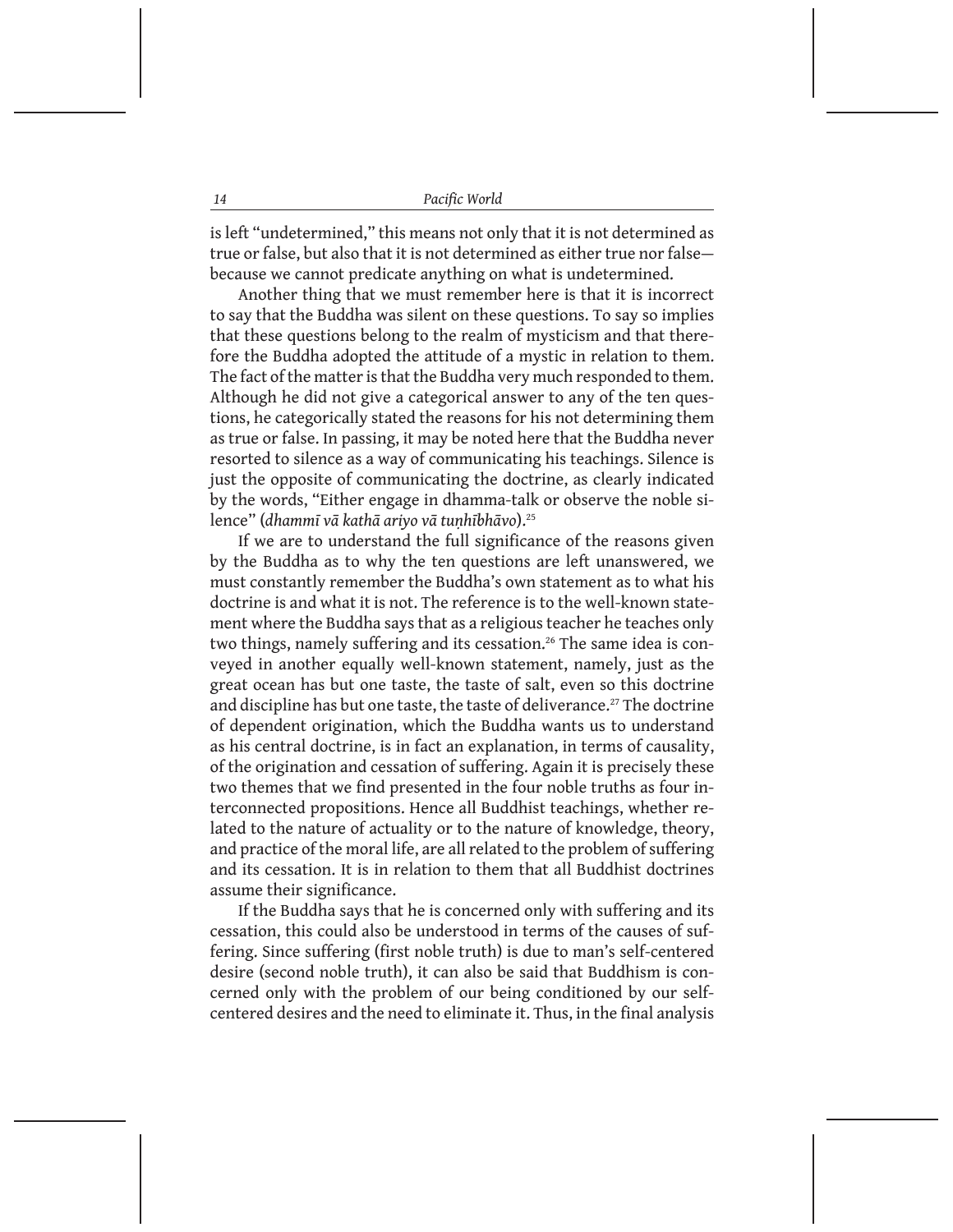concern with suffering means concern with human imperfection and the need to become perfect. These, then, are the two parameters within which all Buddhist teachings assume their significance. To go beyond them is to go beyond the legitimate bounds of the dhamma.

It is against this background that we need to understand why Buddhism has set aside certain questions as undetermined. Nothing illustrates this situation better than the parable of the poisoned arrow (*sallūpama*). When the monk Māluṅkyaputta wanted to know from the Buddha the answers to these ten questions, the Buddha tells him that these questions are "undetermined, set aside, and rejected" by the Blessed One. The answers to these questions are not relevant to understanding the fact of suffering and its elimination. It is as irrelevant as the need to know the name of the person who shot the arrow in order to remove it.<sup>28</sup>

Thus if the Buddha set aside answers to these ten questions, this position is in full consonance with his well-known pronouncement that his teaching has only the objective of explaining suffering and its elimination. What matters here is not if the questions are solvable, but whether or not they have any relevance to our understanding of our existentialist problem and the way out of it.

Then in the *Aggivacchagotta-sutta* of the *Majjhima-nikāya*, we find the Buddha telling Vaccha that he does not uphold any of these views, and declares that the opposite view is false. When Vaccha asks for the reasons for this attitude, the Buddha says that they are "a thicket of views, a wilderness of views, a contortion of views, a vacillation of views, a fetter of views. It is beset by suffering, by vexation, by despair, and by fever, and it does not lead to disenchantment, to dispassion, to cessation, to peace, to direct knowledge, to enlightenment, to Nibbāna. Seeing this danger, I do not take up any of these speculative views."<sup>29</sup>

Why the Buddha did not resolve the undetermined questions is a subject that has been discussed in the *Milindapañha* too.<sup>30</sup> Here King Milinda tells Venerable Nāgasena Thera that the Buddha's refusal to reply to the questions put forth by Māluṅkyaputta is not consonant with the statement made by the Buddha that in respect of the truths the Tathāgata has no such thing as the closed fist of a teacher who keeps something back: "This problem, Nāgasena, will be one of two ends, on one of which it must rest, for he must have refrained from answering either out of ignorance, or out of wish to conceal something. If the first statement be true, it must have been out of ignorance.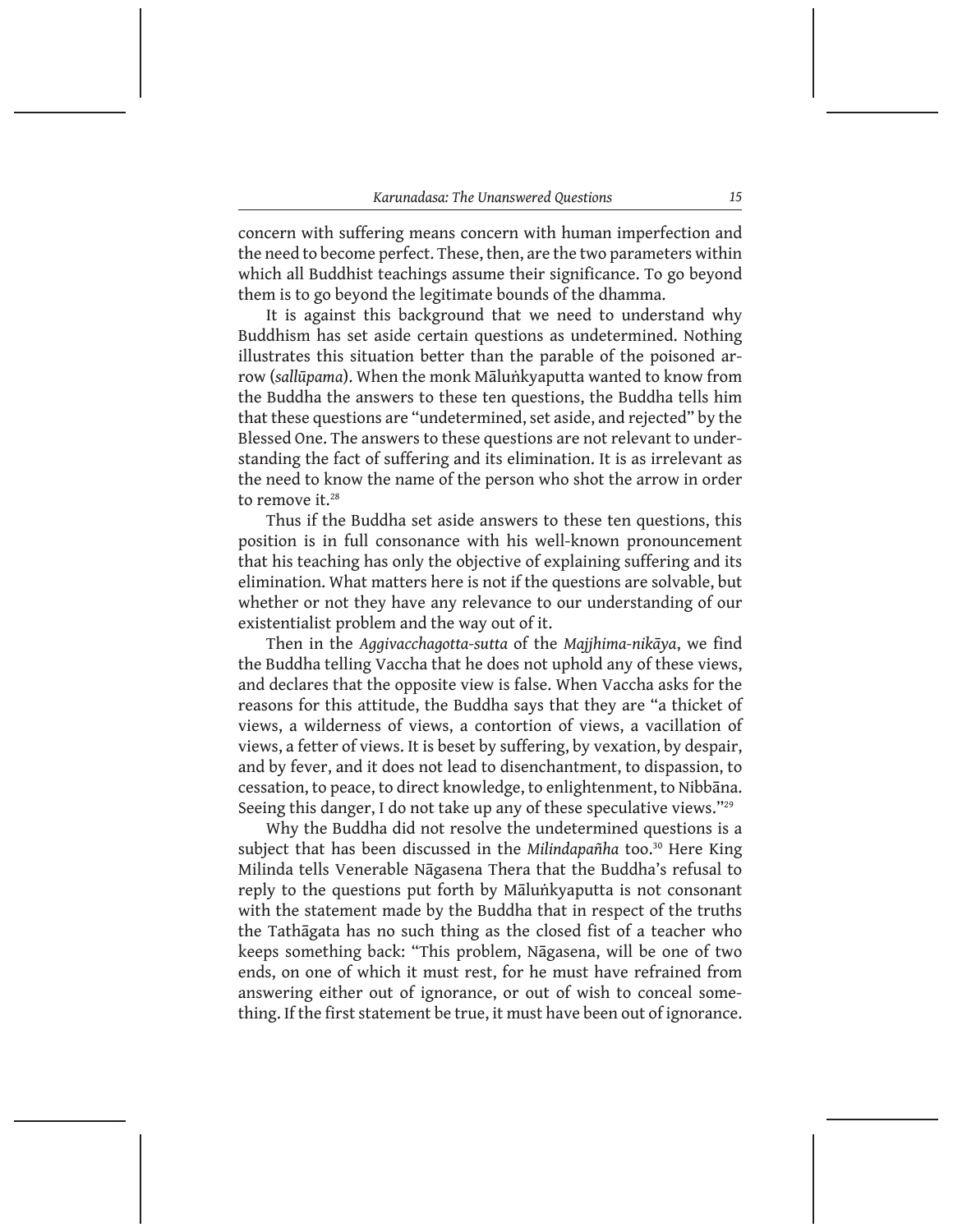But if he knew, and still did not reply, then the first statement must be false."31 Venerable Nāgasena reminds the king that there are four ways of responding to a problem and that the fourth way is to leave the problem undetermined. "And why ought such a question to be put aside? Because there is no reason or object for answering it. . . . For the Blessed Buddhas lift not up their voice without a reason and without an object."32 This reply conforms to the view expressed in the Pāli suttas that a solution to these questions is not conducive to the realization of any of the objectives set forth in Buddhism.

We have referred above to the main reasons given in the Pāli suttas as to why the ten questions are left unanswered. As mentioned above they are in perfect harmony with the parameters within which Buddhism operates as a religion, namely, suffering and the need to eliminate it. To understand suffering and its causes, its cessation and the path leading to it, it is absolutely not necessary to know the answers to these questions, just as much as it is not necessary to know the name of the person who shot the arrow in order to remove it. Therefore any attempt on our part to inquire into any other reasons why the questions were left unanswered is, strictly speaking, not legitimate—doing so we are going beyond the parameters within which Buddhist teachings assume their significance.

However, it is well known that many Buddhist scholars have speculated as to the other reasons why the questions were left unanswered. One of the earliest among them is Jacobi. He says that the Buddhist attitude to these questions was influenced by the attitude of the skeptic.33 This view is not different from what Keith has to say on this matter: "It is quite legitimate to hold that the Buddha was a genuine agnostic, that he had studied the various systems of ideas prevalent in his day without deriving any greater satisfaction from them than any of us today do from the study of modern systems, and that he had no reasoned or other conviction on this matter."34 He notes, "This leads clearly to the conclusion that agnosticism in these matters is not based on any reasoned conviction of the limits of knowledge; it rests on the two-fold ground that the Buddha has not himself a clear conclusion on the truth of these issues, but is convinced that disputation on them will not lead to the frame of mind which is essential for the attainment of Nirvāṇa."<sup>35</sup> Thus according to both Jacobi and Keith if the Buddha did not answer the (unanswered) questions it was because he did not know the answers to them.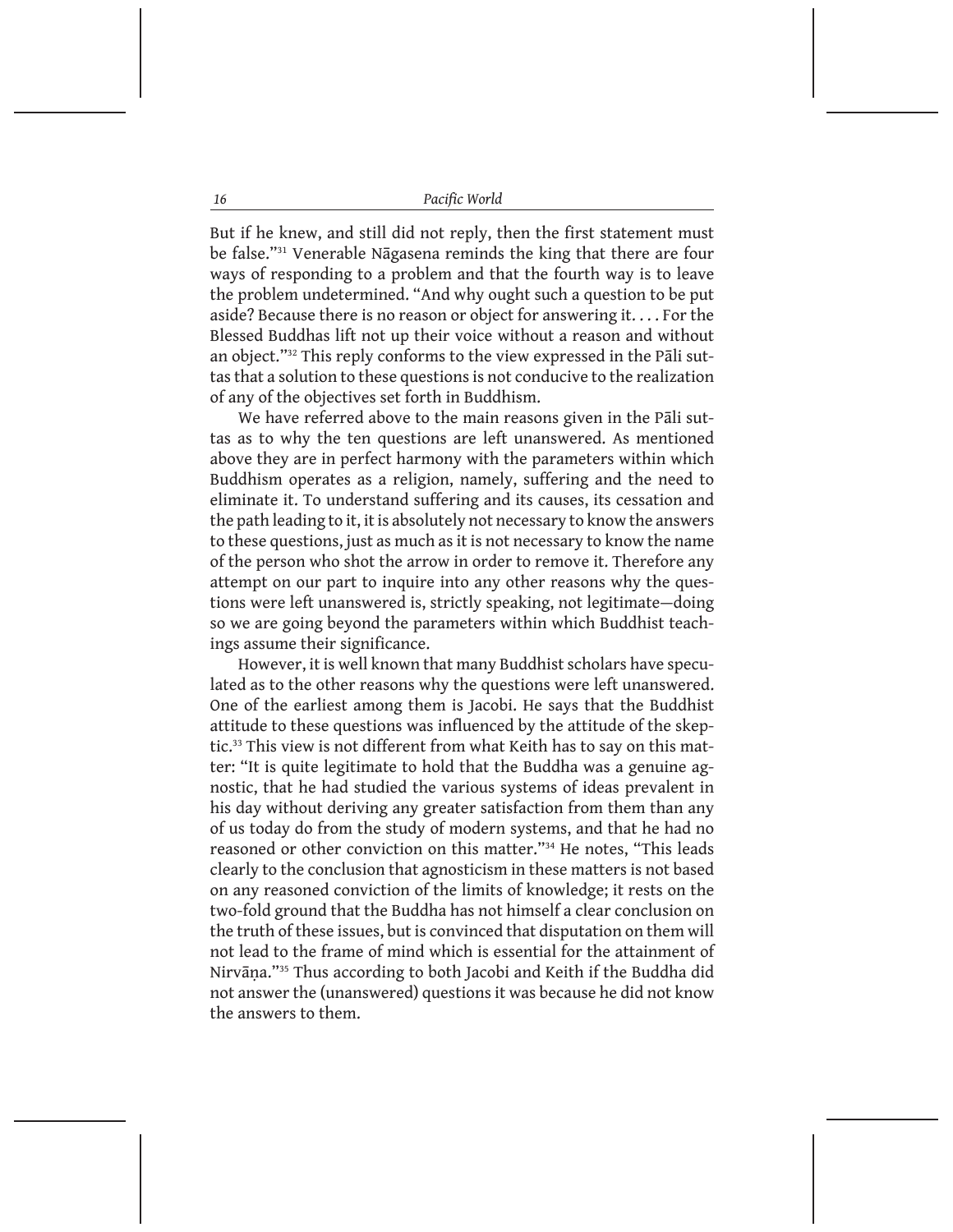Another possibility to which some scholars have hinted is based on pragmatism. According to this view the Buddha "knew the answers [to these questions] but they were irrelevant for gaining spiritual knowledge or salvation."36 As Jayatilleke observes, the parable of the poisoned arrow and the parable of the Siṃsapā leaves appear to support this conclusion. "The parable of the arrow seems to imply indirectly that questions regarding who shot the arrow, etc. can in principle be answered though they are irrelevant for the purpose of a cure. The parable of the Simsapa leaves states that what the Buddha knew but did not preach was comparable to the leaves on the trees of the Simsapa forest, while what he taught was as little as the leaves on his hand."37 However, as Jayatilleke rightly observes, "one cannot read too much into the parable of the arrow; and the parable of the Simsapa leaves does not necessarily imply that the ten questions were meaningful."<sup>38</sup>

Another explanation offered by scholars is based on rational agnosticism: if the questions are not answered they are beyond the grasp of the intellect; they transcend the limits of knowledge. This solution was first suggested by Beckh, but it came to be articulated further by Murti. In this connection Murti says,

The similarity of the *avyākṛta* to the celebrated antinomies of Kant . . . cannot fail to strike us. . . . The formulation of the problems in the thesis-antithesis form is itself evidence of the awareness of the conflict in Reason. That the conflict is not on the empirical level and so not capable of being settled by appeal to facts is realized by [the] Buddha when he declares them insoluble. Reason involves itself in deep and interminable conflict when it tries to go beyond phenomena to seek their ultimate ground.<sup>39</sup>

The solution offered by Jayatilleke partly coincides with that offered by Murti. He says that "Murti's rational agnostic solution remains a possibility with regard to the problem of the origin, duration, and extent of the universe," and that the other six questions appear to have been discarded on the grounds that they were (logically) meaningless.<sup>40</sup> Thus, according to this explanation, while the first four questions whether the world is eternal or non-eternal, finite or infinite—are not answered because they go beyond the limits of knowledge, the last six are left undetermined because they are logically meaningless.

Thus we have here four different answers by modern scholars as to why the Buddha left certain questions unanswered. According to the first, the Buddha did not know the answers to them (skepticism, naïve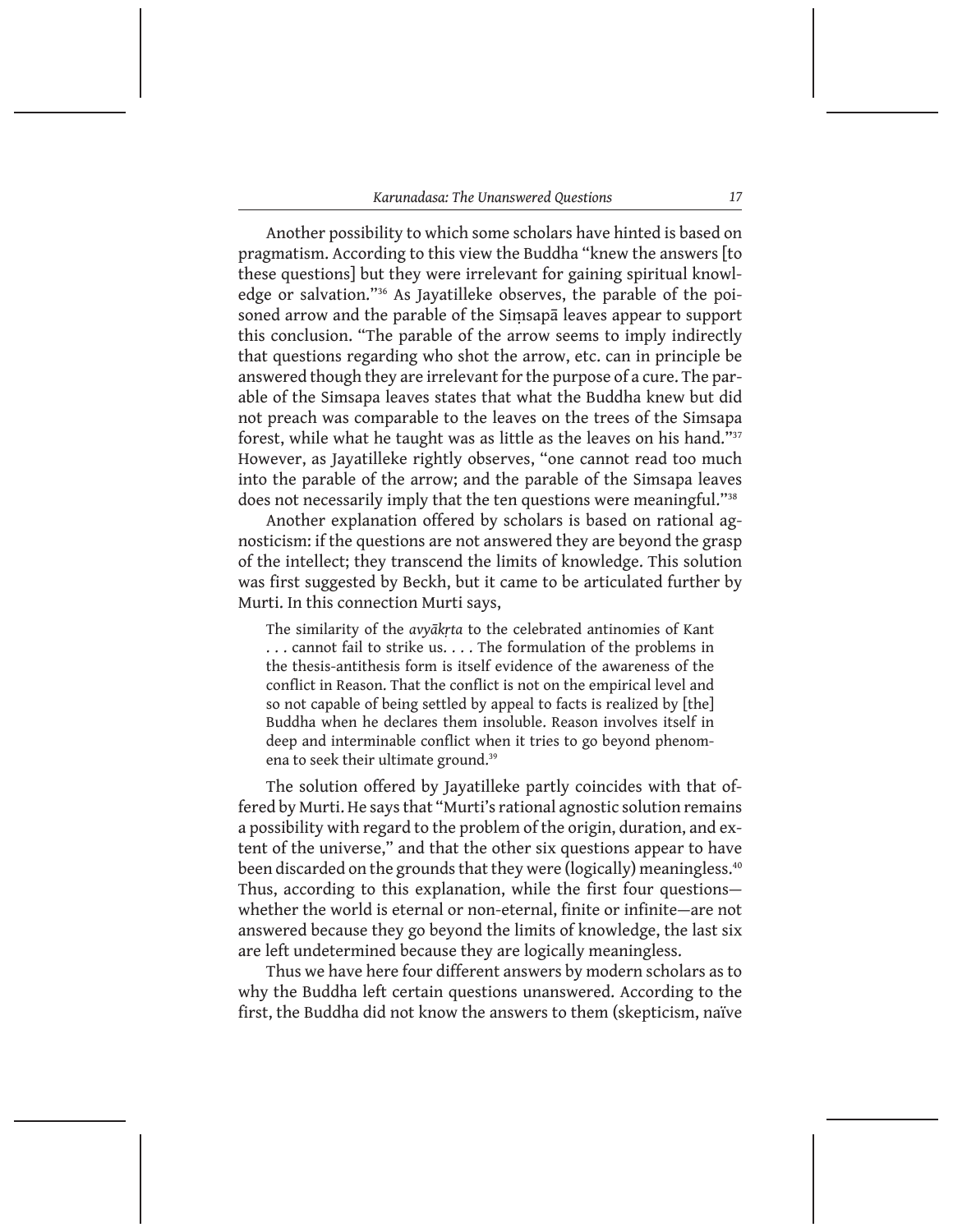agnosticism). According to the second, the Buddha knew the answers to them but left them unanswered because they were not relevant to Buddhism as a religion (pragmatism). According to the third, the questions go beyond the limits of knowledge (rational agnosticism). According to the fourth answer, only the first four questions go beyond limits of knowledge (rational agnosticism) whereas the other six are logically meaningless (logical positivism).

According to my own interpretation, which I present in the following pages, the first three explanations are totally unacceptable. As to the fourth, the one proposed by Jayatilleke, where I cannot agree with him is when he says that only the last six questions are logically meaningless. For we have reasons to believe that not only the last six but all the ten are meaningless, because they are all based on a wrong approach to the nature of reality. In the context of Buddhist teachings none of the ten questions arise as valid questions. When we say "meaningless" this must be understood entirely from the Buddhist perspective, not from the perspective of any other religion or philosophy, modern or ancient, Eastern or Western.

In maintaining my thesis that the questions do not arise in the context of Buddhist teachings, I intend to base it on another kind of textual evidence relating to the unanswered questions. This refers to the Buddhist teachings on what may be called the psychology of ideologies, that is, the Buddhist analysis of the psychological mainsprings of all views and ideological stances. In unfolding their implications we can discover another set of reasons as to why the ten questions were left unanswered.

Thus in the *Avyākata-saṃyutta* of the *Saṃyutta-nikāya* we find another set of reasons for not answering the unanswered questions. As recorded here, Vacchagotta the wanderer asks Venerable Moggallāna why, when the other religious teachers provide specific answers to these questions, the Buddha has left them unanswered. The reply given is that unlike other religious teachers, the Buddha does not consider the eye, the ear, the nose, the tongue, the body, and the mind as "this is mine," "this am I," and "this is my self."41 This, in other words, means that the Buddha is free from what is called *sakkāya-diṭṭhi*, the personality view. We find this same idea repeated in a different way in yet another answer given by Venerable Moggallāna to Vacchagotta the wanderer. The reply is that unlike other religious teachers the Buddha does not consider material form as self, or self as having material form,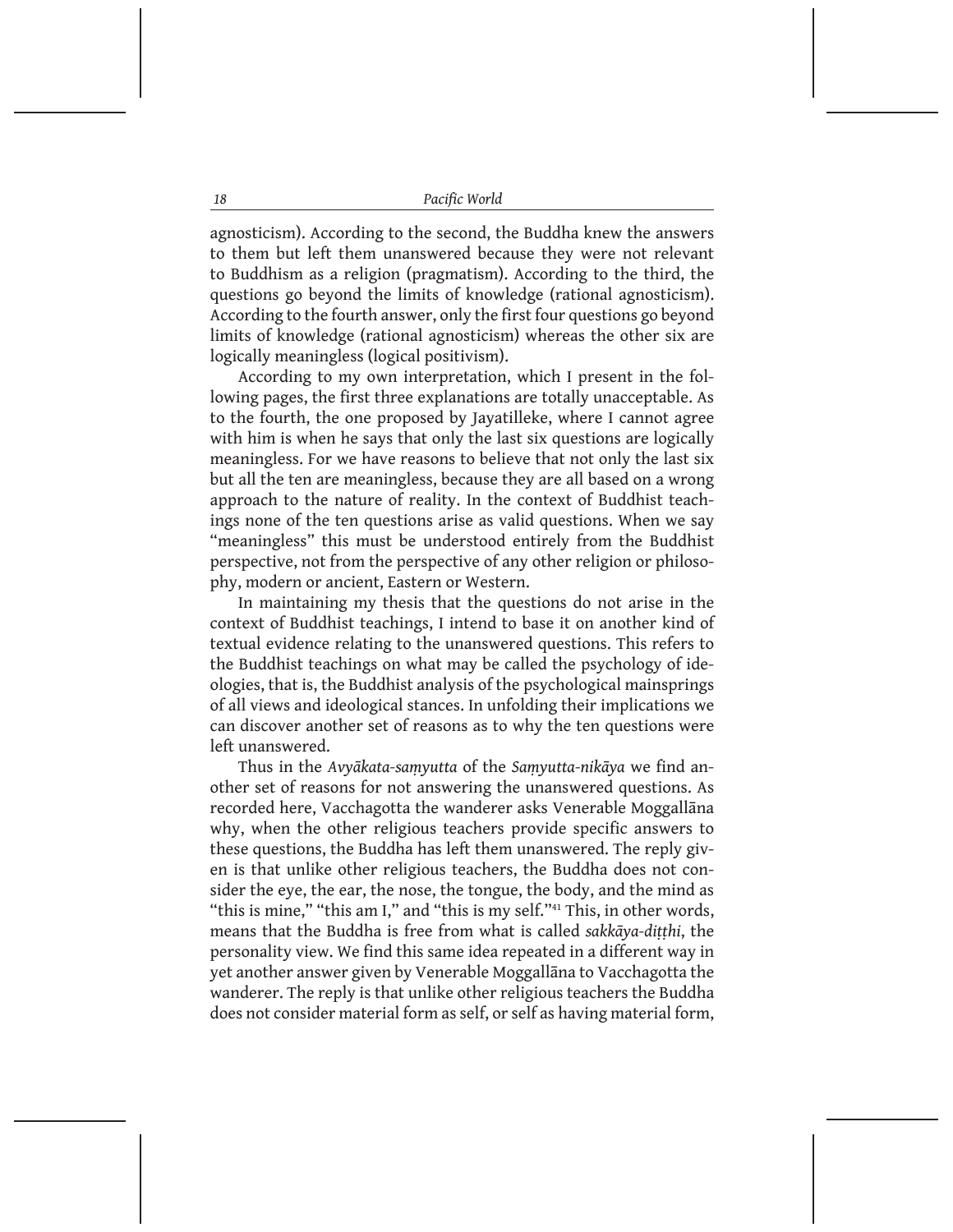or material form in self, or self in material form. This statement, with appropriate changes, is repeated in respect of the other four aggregates as well. What we find here is another way of referring to what may be rendered into English as the "personality view."<sup>42</sup>

What is the "personality view," and why is it cited here as the reason for raising and answering the unanswered questions? Another expression for this view is *attavāda*, the belief in a self, and according to the twelve-factored formula of dependent origination it is one of the four attachments (*attavāda-upādāna*) conditioned by craving (*taṇhāpaccayā upādānam*). The emergence of the personality-view and its impact on our perceptual experience is a subject closely associated with the Buddhist teaching relating to sense-perception. This is a subject on which we have two illuminating disquisitions: one by Venerable Ñāṇananda in his *Concept and Reality in Early Buddhist Thought*, 43 and the other by Venerable Bodhi in his introduction to the translation of the *Mūlapariyāya-sutta* of the *Majjhima-nikāya*. 44

An instance of cognition, according to early Buddhism, consists of a series of mental phenomena, beginning from sensory contact and culminating in a complex stage called *papañca*, a stage representing conceptual proliferation. Among the many stages of the process it is at the stage of feeling that arises immediately after sensory contact that "the latent illusion of the ego awakens and thereafter the duality between the ego and non-ego is maintained until it is fully crystallized and justified" at the conceptual level of *papañca*. Thus the dependently arising components of the perceptual experience present themselves to the ordinary worldling in a different form: as a duality between a separate subject on the one hand and the perceptual experience on the other. This gives rise to the false notion that "a subject distinct from the cognitive act itself is the persisting experiencer of each fleeting occasion of cognition."45 Once the ego-consciousness has emerged, it cannot exist in a vacuum. It must have some content for itself, some kind of "form and shape in the domain of concrete fact." This the worldling achieves by identifying what Venerable Bodhi calls "the spectral ego with some component of the worldling's psychophysical existence," that is, the five components into which the empiric individuality is analyzed.<sup>46</sup> This identification manifests itself in three different ways: "this is mine" (*etaṃ mama*), "this I am" (*eso' ham asmi*), and "this is my self" (*eso me attā*). The first is due to craving (*taṇhā*), manifesting in the notions of my and mine; for it is the function of craving to appropriate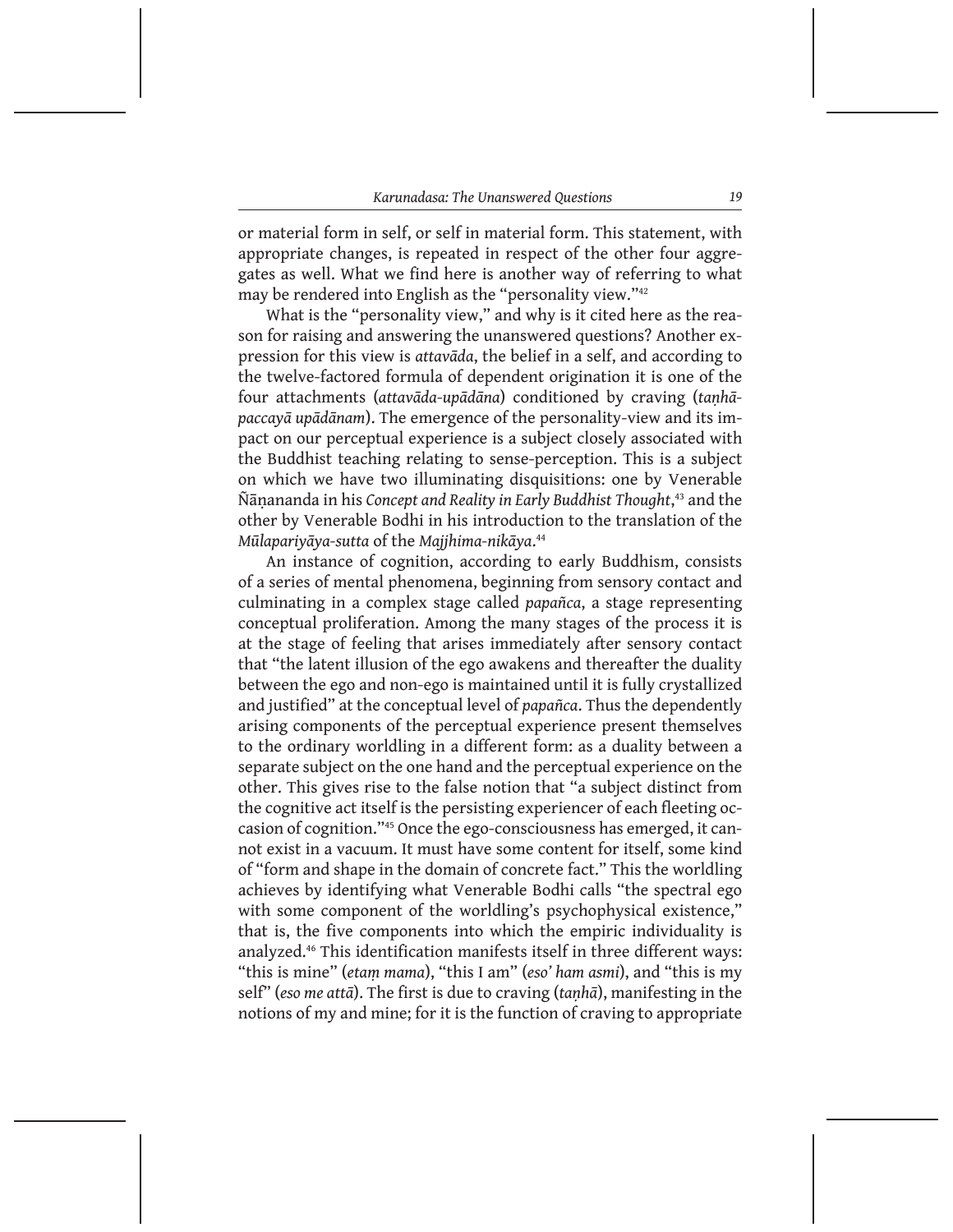things as one's own property. The second is due to conceit (*māna*), which is a self-measurement in relation to what is not-I, a basis for all judgments of comparison. And the third is due to wrong view (*diṭṭhi*), "a dogmatic adherence to the concept of an ego as a theoretical formulation." It is through this threefold identification that "the uninstructed worldling" (*assutavā puthujjano*) establishes his or her identity as a separate selfhood or individualized existence.<sup>47</sup>

Thus what is called the personality view is one of the three ways in which the ego-consciousness manifests itself. It is the affirmation of the presence of an abiding self in the five aggregates of the empiric individuality. The personality view, it hardly needs mentioning, is not the result of any deliberate reflection. It arises at the pre-reflective level due to the latent tendencies (*anusaya*) leading to "I-making," "mine-making," and conceit (*ahaṃkāra-mamaṃkāra-mānānusaya*), and is due "to the fundamental need to establish and maintain, within the empirical personality, some permanent basis of selfhood or individualized existence."<sup>48</sup> Although it arises at a pre-reflective level, it could lead later to many speculative views concerning the nature of the self and the world. Hence the Buddha says: "Now, householder, as to those diverse views that arise in the world . . . and as to these sixty-two views set forth in the Brahmajala[-sutta], it is owing to the personality view that they arise and if the personality view exists not, they do not exist."49

Thus, from the Buddhist perspective, all views, including those involved in the ten unanswered questions, are due to the personality view. The personality view, as noted above, is one of the three ways in which the ego-consciousness manifests itself; therefore, as long as this view persists as our ideational framework there is the ingression of the egocentric perspective into our perceptual experience. And it is the ingression of the egocentric perspective into the sphere of the perceptual experience that results in what Buddhism calls *maññanā*, or "distortional thinking," the thinking that distorts the nature of actuality. This consists of our attributing properties to the objects of cognition that do not belong to them, and also "in the constructive activity of the subjective imagination." It is to this situation that the first discourse of the *Majjhima-nikāya*, the *Mūlapariyāya-sutta*, draws our attention. The first part of this discourse shows how the uninstructed worldling (*assutavā puthujjano*) responds to some twenty-four kinds of objects. The objects are listed in such a way as to represent all that comes within the range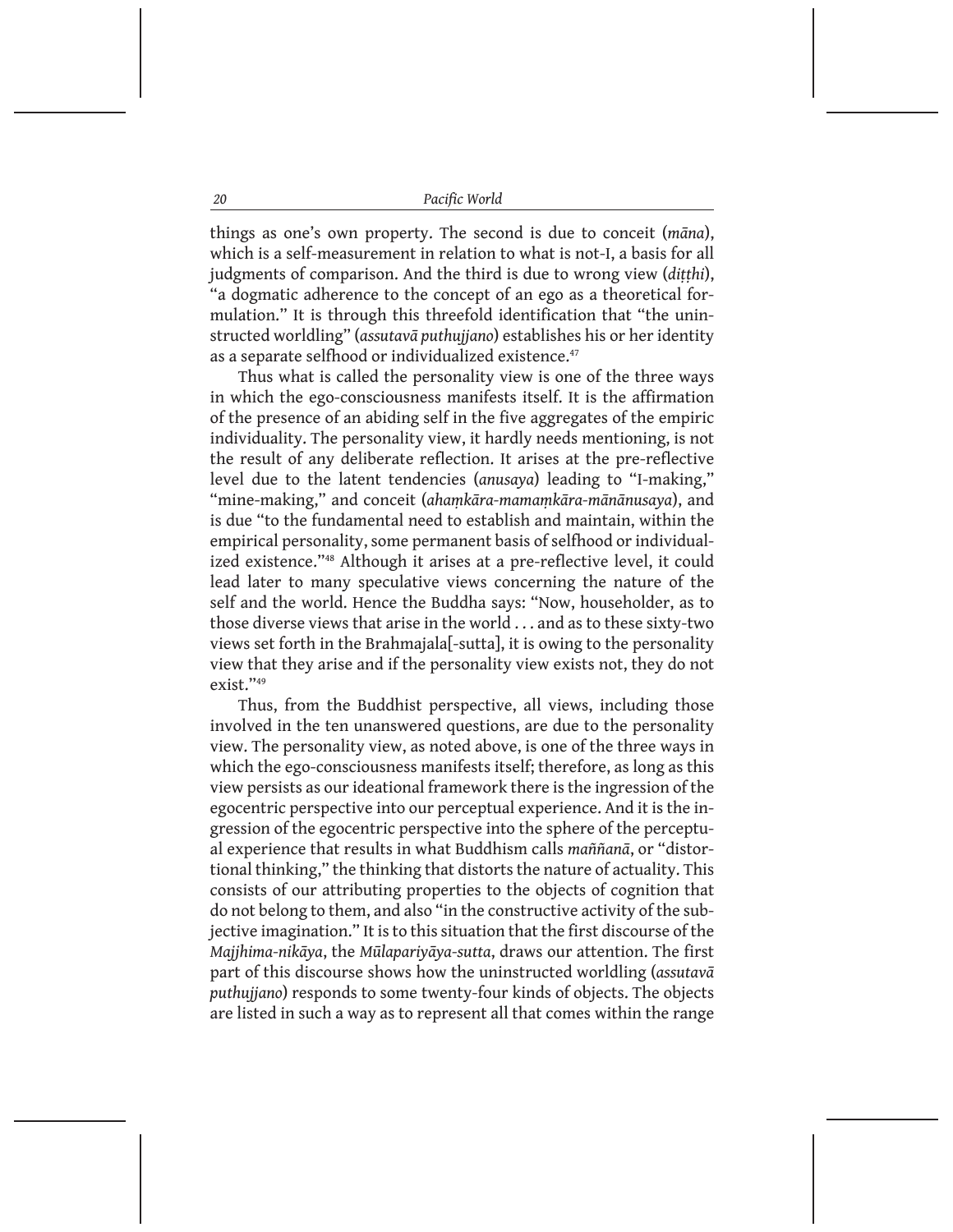of experience. They range from the four primary elements of matter to such abstract categories as diversity and unity, the idea of totality and *nibbāna* as the supreme goal. And in explaining the cognitive pattern of the uninstructed worldling in relation to these objects, the sutta uses two verbs, *saṃjānāti* (perceives) and *maññati* (conceives). The first, as the commentary explains, refers to some kind of perverted perception (*saññā-vipallāsa*). The reason for this kind of response to the object is unwise attention (*ayoniso manasikāra*) to it, which, in turn, is due to the impact of the latent defilements, namely lust, aversion, and delusion, which come to the surface of higher levels of awareness. The second refers to distortional thinking (*maññanā*) due to the insertion of the egocentric perspective into the objects of cognition.<sup>50</sup>

Thus as long as what is referred to as the personality view persists, so long will our pronouncements on the nature of reality be conditioned by the egocentric perspective. It is to this situation that the Venerable Moggallāna draws Saccaka's attention when he says that if the Buddha does not answer the ten undetermined questions, it is because the Buddha is free from the personality view. What this clearly implies is that once the ego-notion is eliminated, the very validity of raising such questions gets eliminated. In other words, in the context of the Buddhist teaching relating to the nature of reality, they become meaningless questions.

Another aspect relating to the undetermined questions that we need to examine here is why they are described as *pacceka-saccas*, literally, "individual truths." This description seems to make the undetermined questions, so to say, somewhat determined. The notion of *pacceka-sacca* appears in Buddhist texts in reference to the various theories and speculative views put forward by controversialist debaters. They are said to dogmatically cling to their own theories (*paccekasaccesu puthū niviṭṭhā*), asserting them to be absolutely true. The term *pacceka-sacca* is also used to denote the undetermined theses, because, as we have seen, those who advocated them rejected all other views as totally wrong, thus generating a host of arguments and counterarguments among the various religious and philosophical circles.<sup>51</sup>

Jayatilleke, who has produced a critical study of the subject, says that the term *pacceka-sacca* could be translated as "partial truths" because the theories in question seem to contain an element of truth. As he says, this is strongly suggested by the parable of the blind men and the elephant. "A number of men born blind are assembled by the king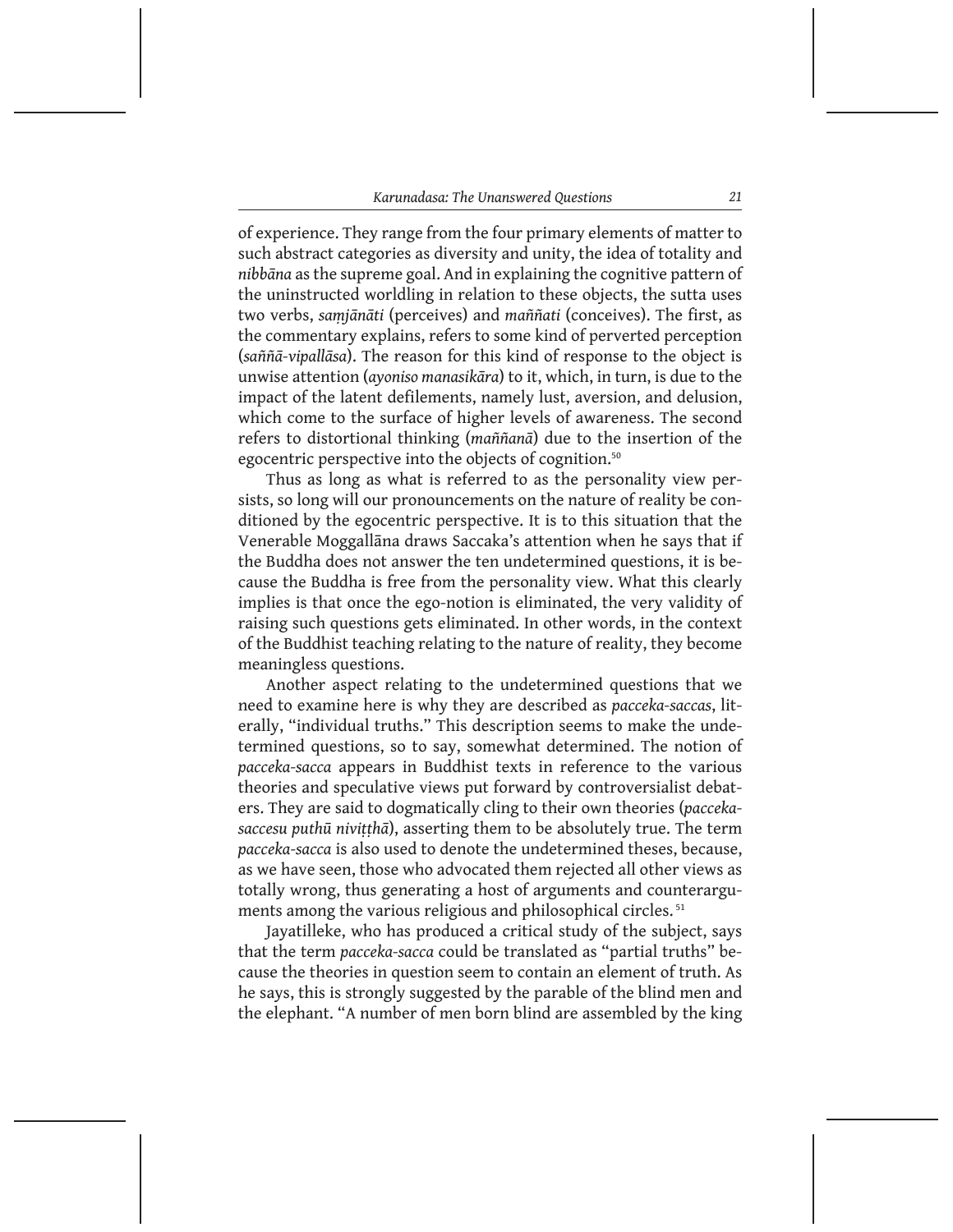who instructs that they be made to touch an elephant. They touch various parts of the elephant such as the forehead, ears, tusks, etc. They are then asked to describe the elephant and each reports mistaking the part for the whole that the elephant was like that portion of the elephant which was felt by them." The blind men make ten conflicting accounts corresponding to the ten parts of the elephant they touched, and these are compared to the ten undetermined theses put forward by the various recluses and brahmins. Thus, as Jayatilleke says, "these theses mistakenly describe the part for the whole and in so far as they constitute descriptions of their partial experience they have an element of truth but are deluded in ascribing to the whole of reality what is true only of the part or in other words what is partially true."<sup>52</sup>

However, according to Jayatilleke the more probable explanation is that the term *pacceka-sacca* was used in a sarcastic sense to refer to the individual (alleged) truths of the heretical sects.<sup>53</sup> This observation is based on the fact that in that section of the *Sutta-nipāta* where the term *pacceka-sacca* occurs, it is claimed "truth indeed is one" (*ekaṃ hi saccaṃ*) and not two (*dutiya*) or many (*nānā*). In point of fact, in this connection the *Mahāniddesa* says that when others proclaim many truths although truth is one, these many truths are the ten undetermined theses. Thus neither the *Sutta-nipāta* nor its canonical commentary allow us to interpret what are called *pacceka-saccas* as partial truths or truths in a relative sense. They are private truths, what each person regards as true although they are not true. What we maintain here gets confirmed by the *Aṅguttara-nikāya* where the ideal monk is described as one who has abandoned *pacceka-saccas* (*panunna-pacceka-sacca*).54

The commentarial explanation of *pacceka-sacca*, too, does not justify them either as partial truths or as individual truths. The analogy of the elephant and the blind men, as the commentary says, illustrates how what is called *sakkāya*, i.e., the group of the five aggregates of grasping (*pañca upādānakkhandhā*), becomes a basis for many kinds of misinterpretations. Just as each blind man touches one part of the elephant and mistakenly believes that to be the shape of the elephant, even so each party mistakenly takes one of the five aggregates, such as material form or feelings, as the self and attributes to it such characteristics as eternity or non-eternity.<sup>55</sup>

In this connection what we need to remember here is that according to Buddhism all assertions as to the absolute reality of the self as well as all denials as to the absolute non-reality of the self are traceable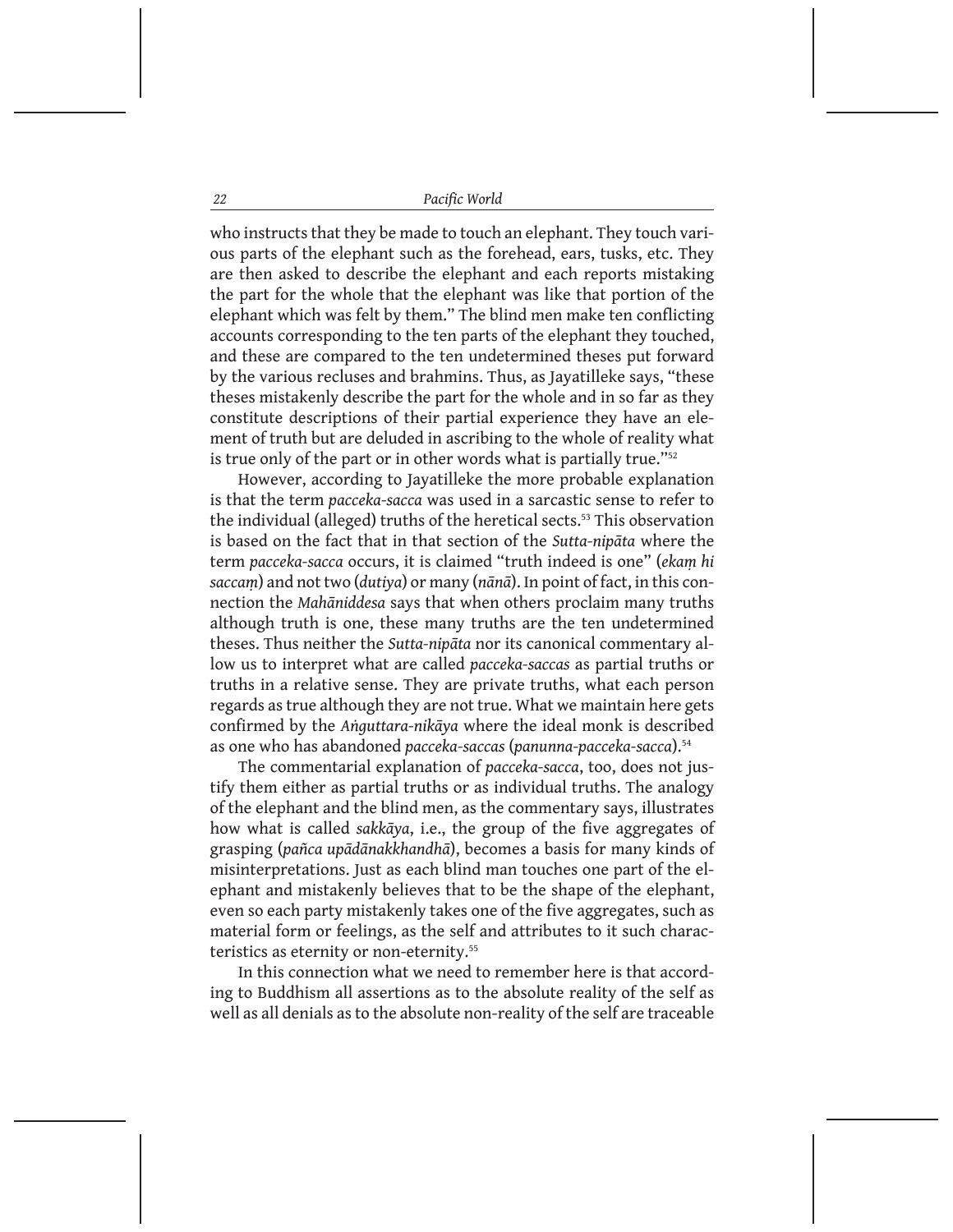to the five aggregates of grasping; they are all based on a misinterpretation of their true nature. Thus the commentarial explanation, it may be noted, conforms to the canonical statement that all theories relating to the self, in whichever way the notion of the self is conceived, have to be based on one or more of the five aggregates of grasping, and that all speculative views pertaining to the nature of the self and the world are traceable to the "descent" of the egocentric perspective into the field of perceptual experience. It is to this situation that Buddhism traces the origin of the ten undetermined theses.

## THE LIST OF FOUR UNDETERMINED QUESTIONS

Now we are in a better position to examine the shorter list containing the four unexamined questions. These four questions, as noted earlier, refer to the post-mortem status of a *tathāgata* where the term means the liberated saint and not the soul or the self-entity as when it occurs in the longer list. What happens to the liberated saint after death is a question to which other religious teachers, too, had to provide answers, because each religious system had its own notion of the perfect saint, described as *uttamapuriso*, *paramapuriso*, and *paramappattipatto*. Thus we find it recorded in the *Kutūhalasālā-sutta* of the *Saṃyutta-nikāya* such religious teachers as Nigaṇṭha Nātaputta, Sañjaya Belaṭṭhiputta, and Pakudha Kaccāyana predicting that such and such person who had attained the highest goal was born in such and such a place.<sup>56</sup>

One of the most important sources for our understanding the Buddhist response to this question is the *Aggivacchagotta-sutta* of the *Majjhima-nikāya*. As recorded here, Vaccha, the wandering ascetic, visits the Buddha and raises one by one the ten questions in the longer list. On being told why the Buddha does not explain them, he then raises the four questions relating to the post-mortem status of the liberated saint. The term used here is not *tathāgata* but "the monk whose mind is liberated" (*vimuttacitta-bhikkhu*), but it means the same as *tathāgata* in the sense of the liberated saint. The four questions relate to whether he is born after death, or is not born, or is both born and non-born, or is neither born nor non-born. Here "is born" is the same in intent as "exists."

The Buddha's response to the four alternative possibilities proposed by Vacchagotta is neither one of acceptance nor one of rejection,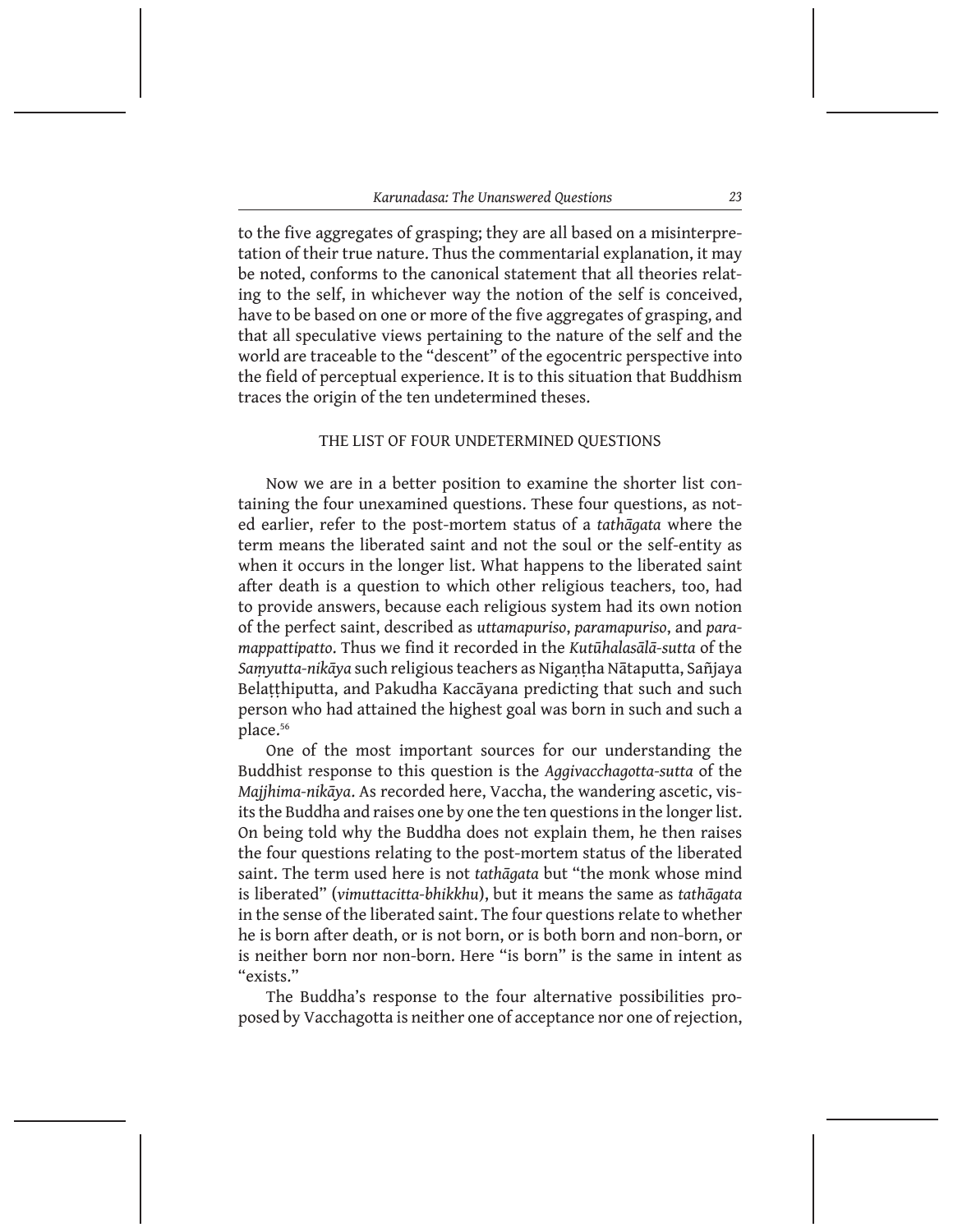but that none of the alternative possibilities "fits the case" (*na upeti*). The commentarial gloss of the term is "not proper," or "does not apply" (*na yujjati*).57 On hearing the Buddha's reply Vaccha confesses that he has fallen into bewilderment and confusion, and that the measure of confidence he had gained through previous conversation with Master Gotama has now disappeared. Then the Buddha tells Vaccha:

It is enough to cause you bewilderment, Vaccha, enough to cause you confusion. For this Dhamma, Vaccha, is profound, hard to see and hard to understand, peaceful and sublime, unattainable by mere reasoning, subtle, to be experienced by the wise. It is hard for you to understand it when you hold another view, accept another teaching, approve of another teaching, pursue a different training, and follow a different teacher.<sup>58</sup>

Thus, as the latter part of this statement shows, one reason why Vaccha could not grasp the full significance of the Buddha's reply was his being conditioned by a set of views and viewpoints totally at variance with the Buddha's dhamma. Hence the Buddha wanted to clarify the whole situation with the analogy of a fire getting extinguished with the exhaustion of its fuel:

"What do you think, Vaccha? Suppose a fire was burning before you. Would you know: 'This fire is burning before me'?"

"I would, Master Gotama."

"If someone were to ask you, Vaccha, 'What does this fire burning before you burn in dependence on?'—being asked thus what would you answer?"

"Being asked thus, Master Gotama, I would answer: 'This fire burning before me burns on dependence on grass and sticks.'"

"If that fire before you were to be extinguished, would you know: 'this fire before me has been extinguished?'"

"I would, Master Gotama."

"If someone were to ask you, Vaccha: 'When that fire before you was extinguished to which direction did it go: the east, the west, the north, or the south'—being asked thus what would you answer?"

"That does not apply, Master Gotama. The fire burned in dependence on its fuel of grass and sticks. When that is used up, if it does not get any more fuel, being without fuel it is reckoned as extinguished."

"So too, Vaccha, the Tathāgata has abandoned that material form by which one describing the Tathāgata might describe him; he has cut it off at the root, made it like a palm-stump, done away with so that it is no longer subject to future arising. The Tathāgata is liberated from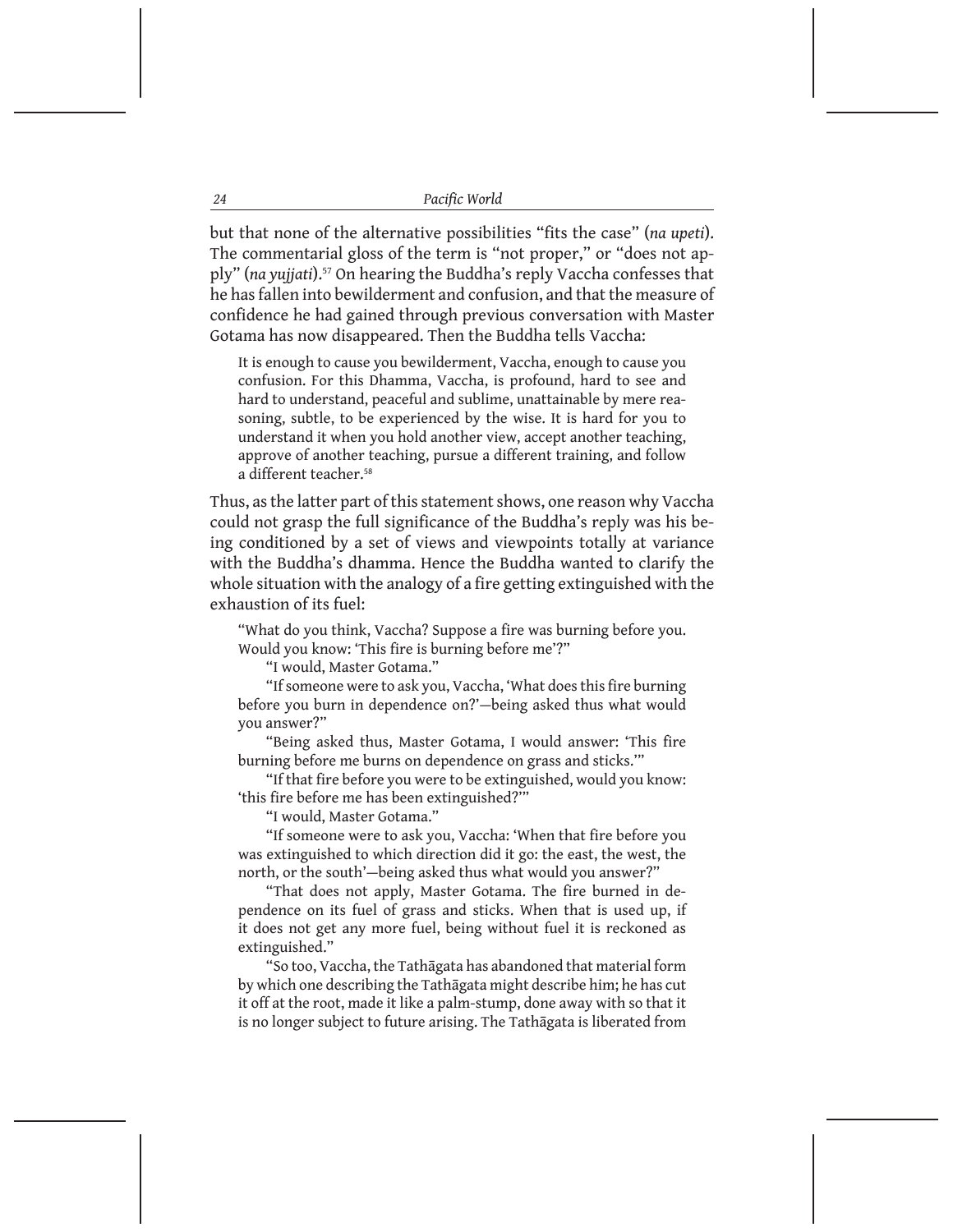reckoning in terms of material form, Vaccha, he is profound, immeasurable, hard to fathom like the ocean. The tern 'reappears' does not apply, the term 'does not reappear' does not apply, the term 'both reappears and does not reappear' does not apply, the term nether 'reappears nor non-reappears' does not apply."<sup>59</sup>

The above statement that none of the four alternatives fits the case has given rise to a widespread belief that the post–mortem status of a *tathāgata* is some kind of mystical absorption with an absolute that transcends the four alternative possibilities proposed by Vaccha. In other words, the liberated saint enters, after death, into a transcendental realm that transcends all descriptions in terms of existence, nonexistence, both existence and non-existence, and neither existence nor non-existence. It has also been suggested that if the four questions were considered meaningless, this meaninglessness is partly due to the inadequacy of the concepts contained in them to refer to this state.

If the four questions are set aside it is not because the concepts contained in them are inadequate to refer to this state. The correct position is that the questions do not arise. What is focused on here is not the inadequacy of the concepts contained in the four questions, but their illegitimacy. It is just as the four questions as to where the fire went. Here too what is focused on is not their inadequacy but their illegitimacy in explaining a fire that gets extinguished with the exhaustion of its fuel. A fire can burn only so long as there is fuel. Once the fuel is gone the fire gets extinguished. Being extinguished does not mean that the fire gets released from its fuel and goes out to one of the four quarters. In the same manner it is not the case that an entity called *tathāgata* gets released from the five aggregates and finds its way to some other kind of existence. To try to locate a *tathāgata* in a postmortem position is like trying to locate an extinguished fire. In both cases the questions are equally meaningless and equally unwarranted.

In point of fact, when it is said that the four questions on the postmortem status of a *tathāgata* do not arise (*na upeti*), it explains more the present position of a *tathāgata* than his or her post-mortem status. The present position of a *tathāgata* is such that it does not admit any of the four questions relating to his or her after-death condition. For, although a *tathāgata* is not without the five aggregates, he or she does not identify him- or herself with any of them. Therefore he or she cannot be identified in terms of material form, feelings, perceptions, men-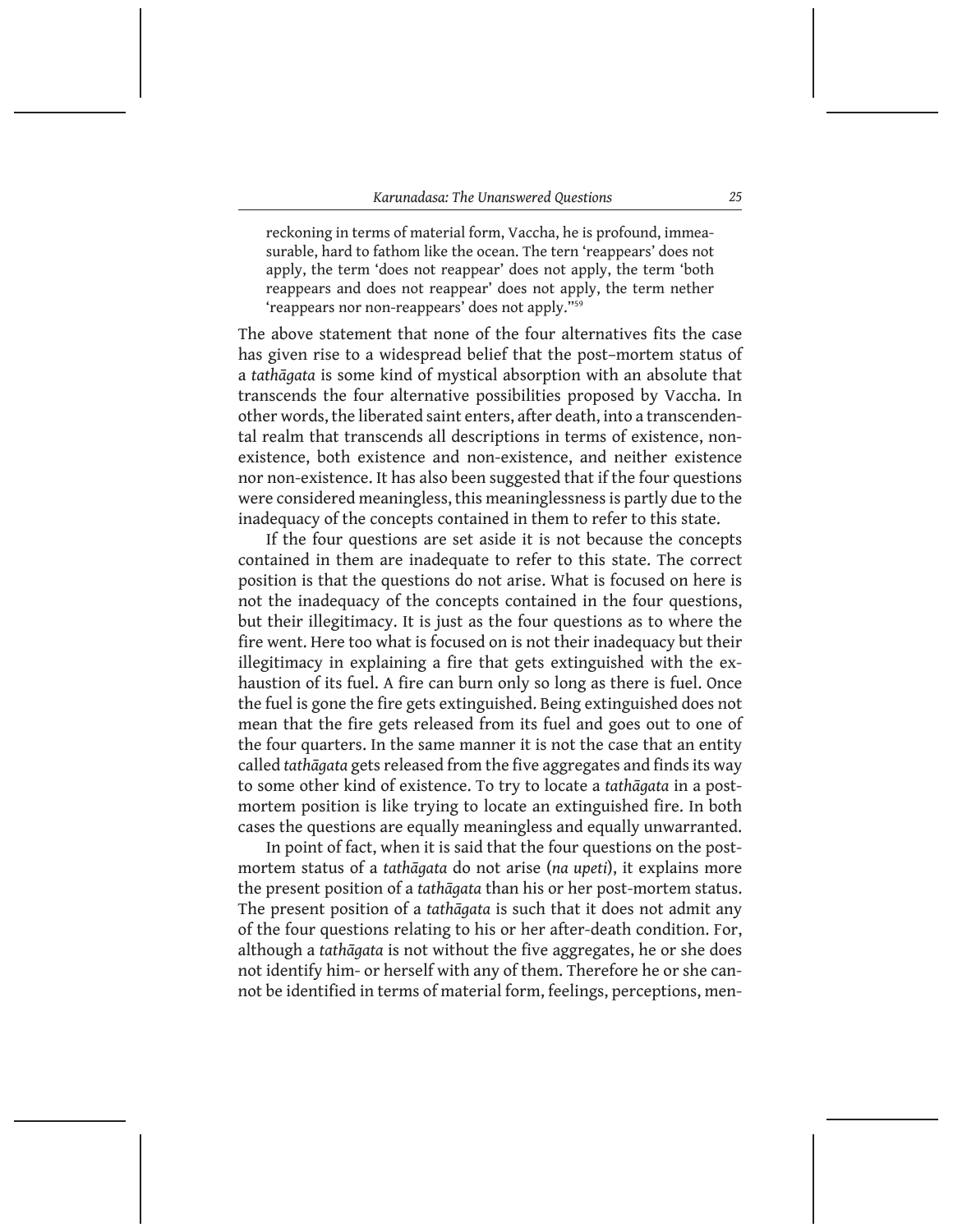tal formations, and consciousness. This is what makes a *tathāgata*, the liberated saint, incomprehensible in this very life itself.

The view held by some—namely, that if the Buddha did not confirm any of the four alternatives proposed by Vacchagotta, this should mean that the post-mortem status of a *tathāgata* is such that it cannot be described in terms of any of them—is, in fact, contradicted by direct textual evidence. Of particular importance in this connection is the *Anurādha-sutta* of the *Saṃyutta-nikāya*. <sup>60</sup> It begins with an encounter between Anurādha, a Buddhist monk, and a group of followers belonging to other religious sects. They tell Anurādha that the post-mortem existence of a *tathāgata*, "a superman, one of the best of men, a winner of the highest winning," is proclaimed with reference to one of the four alternative positions described above.<sup>61</sup> Then Anurādha tells them that the post-mortem position of a *tathāgata* is such that it can be described, not with reference to any of the four alternatives, nor with reference to a position besides them, but with a position that transcends them. Anurādha reported to the Buddha what transpired between him and the heretics and wanted to know whether what he said represented the correct position. The Buddha first reminded him of the nature of the five aggregates as impermanent, suffering, and non-self, and then asked Anurādha:

"Now what say you, Anuradha? Do you regard a Tathāgata's material form as the Tathāgata?"

"Surely not, lord."

"Do you regard him as (his) feeling, (his) perception, (his) activities or apart from them? As (his) consciousness or as apart from it?" "Surely not, lord."

"Now how say you, Anuradha? Do you regard him as having no material form, no feeling, no perception, no activities, no consciousness?"

"Surely not, lord."

"Then, Anuradha, since in just this life a Tathāgata is not met with in truth, in reality, is it proper for you to pronounce this of him: 'Friends, he who is a Tathāgata, a superman one of the best of beings, a winner of the highest gain, is proclaimed in other than these four ways: The Tathāgata exists after death, he does not exist, he both exists and does not exist, he neither exists nor non-exists.'"

"Surely not, lord."

"Well said! Well said, Anuradha! Both formerly and now also, Anuradha, it is just suffering and the ceasing of suffering that I proclaim."62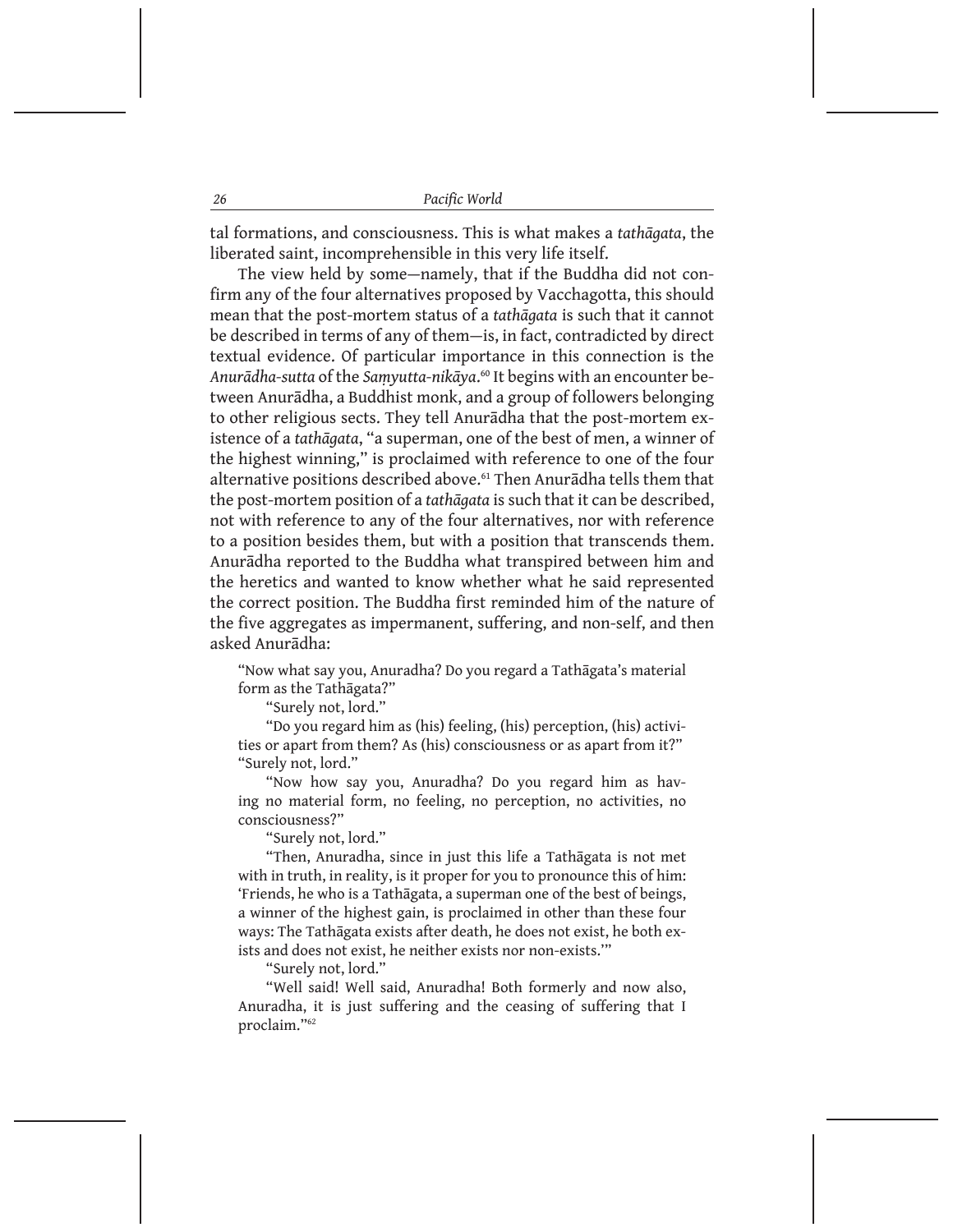Thus what the Buddha told Anurādha should show that it is equally inadmissible to describe the after-death status of a *tathāgata* in terms of a position besides the four propositions. Whether the fourfold predication "exhausts the universe of discourse," and therefore whether a fifth position is not logically possible, is not a question that has any relevance here. What is relevant here is not the manner of the predication, but the object of the predication, that is, a *tathāgata* in the sense of a liberated saint. The Buddhist argument rests not on the inadequacy of the alternative predications, but on their illegitimacy, so the addition of any other method of predication, whether it is logically possible or not, makes no difference. In point of fact, when the Buddha rejects the alternative position proposed by Anurādha it is not on the grounds that a fifth position is logically impossible. Rather it is on the grounds that the appellation *tathāgata* can neither be identified with any of the five aggregates, nor can it be distinguished from them, and that in this very life itself a *tathāgata* is not comprehensible with or without reference to the five aggregates.

It will be noted that in summing up the correct position to Anurādha, the Buddha says that both formerly and now "it is just suffering and the cessation of suffering" that he proclaims. This statement could be considered as the final answer to the question why any predication on the post-mortem status of the liberated saint is not legitimate. From the Buddhist perspective, if anything arises it is suffering, and if anything ceases it is also suffering.<sup>63</sup> And it is just suffering and its cessation that the Buddha proclaims. Therefore what is extinguished when *nibbāna* is won is only suffering. It is not the annihilation of an independently existing self-entity. For Buddhism, individual existence is only a mass of suffering (*dukkhakhandha*). There is no individual selfentity. It is *sassatavādā* and *ucchedavādā* that recognize such a self-entity. While *sassatavādā* proclaims the eternal existence of the self-entity, *ucchedavādā* proclaims its complete annihilation at death. Buddhism does not recognize such an independently existing self-entity either to be annihilated or to be perpetuated into eternity. Therefore what is brought to an end when *nibbāna* is won is not a self-entity but the false notion of such an entity, i.e., the ego-illusion and all that it entails and implies. It is in this context that we should understand the following statement of the Buddha: "Some ascetics and brahmins accuse me wrongly, baselessly, falsely and groundlessly, saying that the recluse Gotama is a nihilist and preaches the annihilation, destruction, and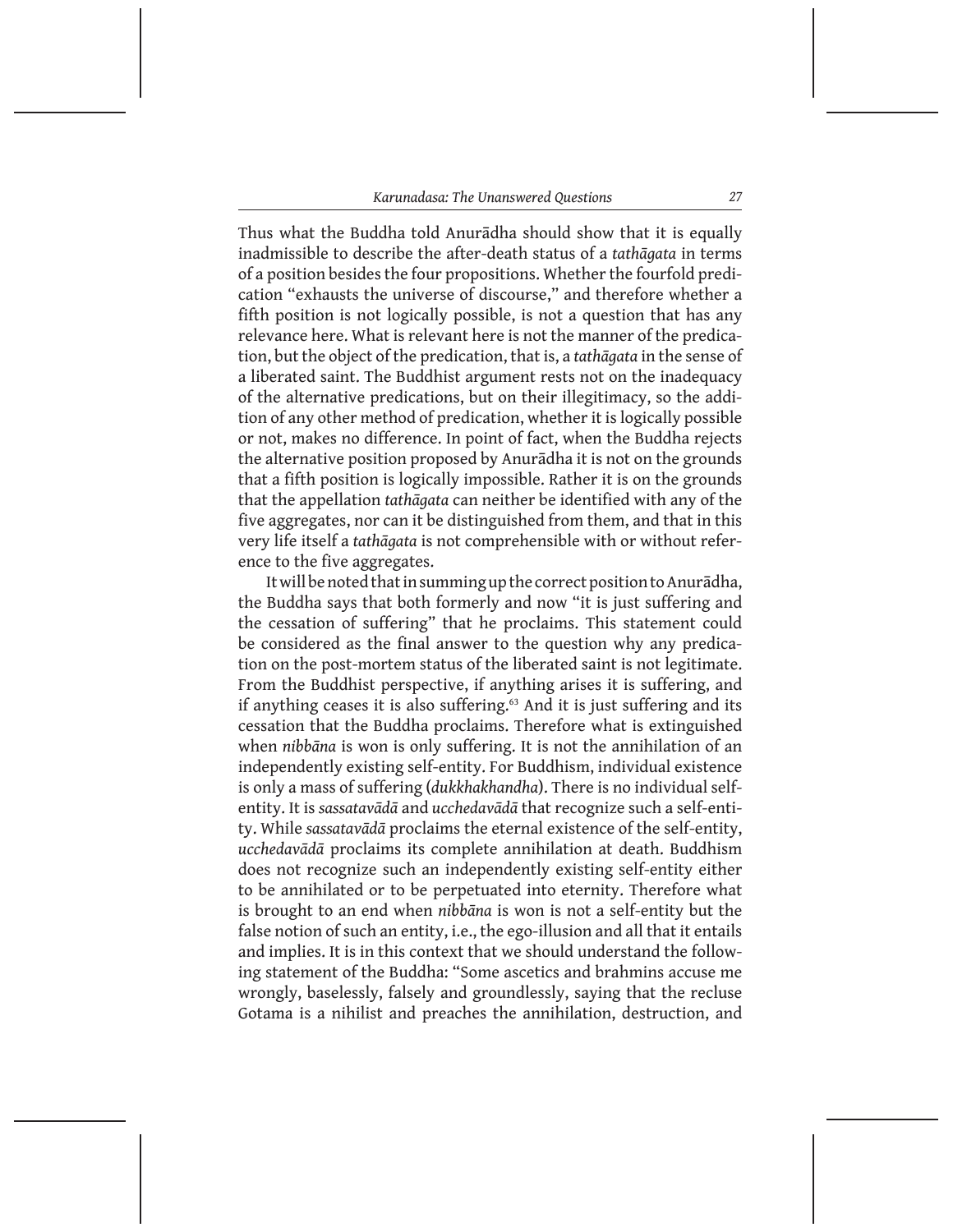non-existence of an existent being. That is what I am not and do not affirm. Both previously and now I preach suffering and cessation of suffering."64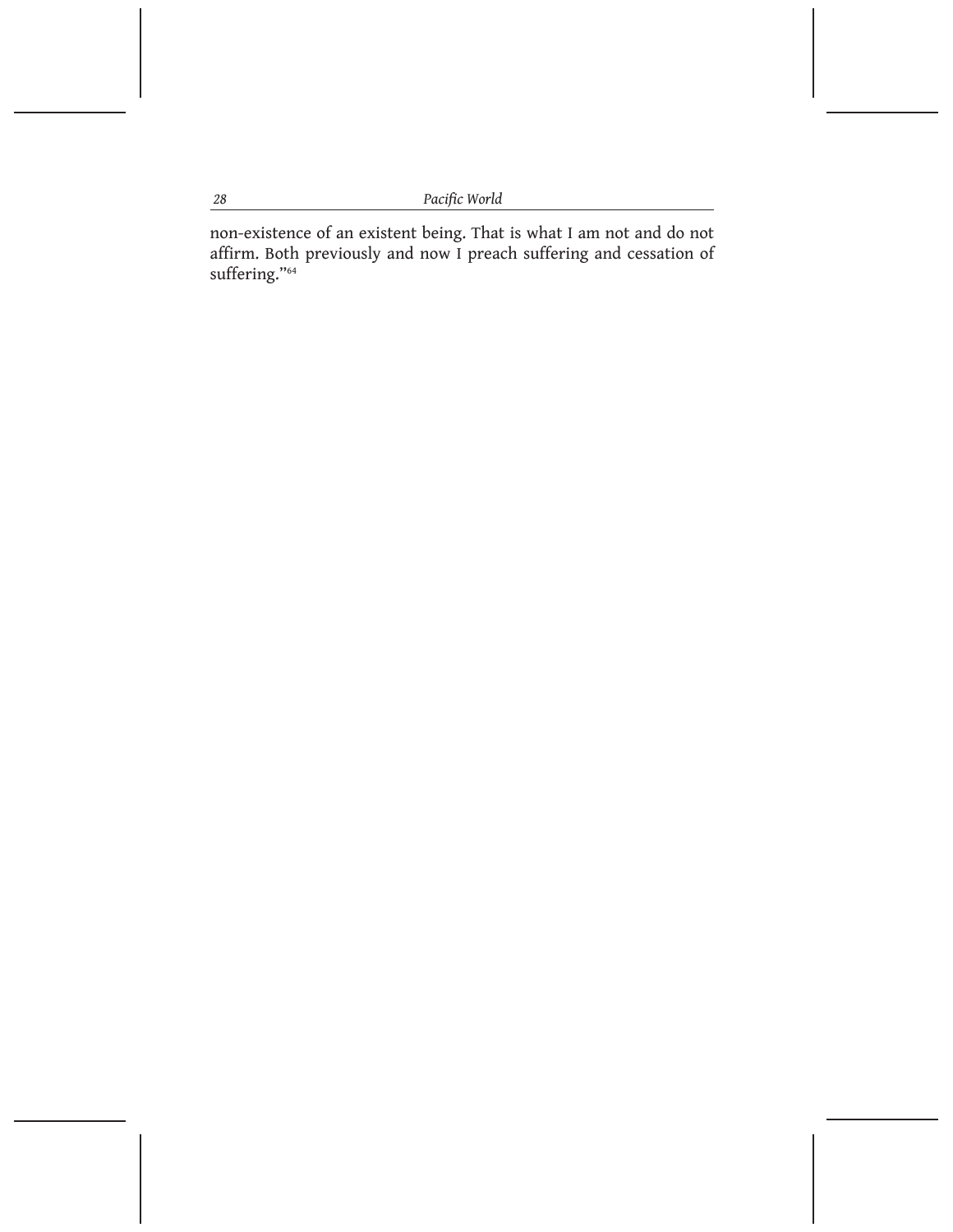## **NOTES**

1. K. N. Jayatilleke*, Early Buddhist Theory of Knowledge* (London: George Allen and Unwin, 1963).

2. V. Trenckner, ed., *The Milindapañho: Being Dialogues between King Milinda and the Buddhist Sage Nagasena* (London: Pali Text Society, 1962), 145.

3. De La Vallee Poussin, trans., *L'Abhidharmakosha de Vasubandhu*, 6 vols. (repr., Brussels: Institut Belge des Hautes Études Chinoises, 1971), 5:44.

4. V. Trenckner, ed., *Majjhima Nikāya*, 3 vols. (London: Pali Text Society, 1888– 1925), 2:197.

5. T. W. Rhys Davids and others, eds., *Dīgha Nikāya*, 3 vols. (London: Pali Text Society, 1890–1911), 1:185.

6. Prahlad Pradhan, ed., *Abhidharmakośabhāṣyam of Vasubandu* (Patna: K. P. Jayaswal Research Institute, 1967), 202.

7. R. Morris and E. Hardy, eds., *Aṅguttara Nikāya*, 5 vols. (London: Pali Text Society, 1885–1900), 2:121.

8. Pradhan, *Abhidharmakośabhāṣyam*, 281.

9. I. P. Minaev, *Mahavyutpatti*, vol. 30 (Sankpeterburg: Viblothica Buddhica, 1911).

10. Padmanabha Jaini, ed., *Abhidharmadīpa with Vibhashaprabhavrtti* (Patna: Kashi Prasad Jayaswal Research Institute, 1959), 121.

11. Buddhaghoṣa, *Manorathi-pūraṇī (Aṅguttara-nikāya Aṭṭhakathā*), 5 vols. (London: Pali Text Society, 1924–1956), 2:308, 2:309.

12. Jayatilleke, *Early Buddhist Theory of Knowledge*, 244.

13. L. Feer, ed., *Saṃyutta Nikāya*, 5 vols. (London: Pali Text Society, 1884–1898), 4:398.

14. Ibid., 4:380.

15. P. Steinthal, ed., *Udāna* (London: Pali Text Society, 1885), 69.

16. See, for example, the *Avyākata-saṃyutta* of the *Saṃyutta Nikāya*, 5:374–403.

17. *Saṃyutta Nikāya*, 3:206.

18. *Majjhima Nikāya*, 1:487.

19. *Saṃyutta Nikāya*, 3:89.

20. *Majjhima Nikāya*, 1:426.

21. Buddhaghoṣa, *Manorathi-pūraṇī*, 2:121.

22. See for example, Edward Müller, ed., *The Dhammasaṅgaṇi* (London: Pali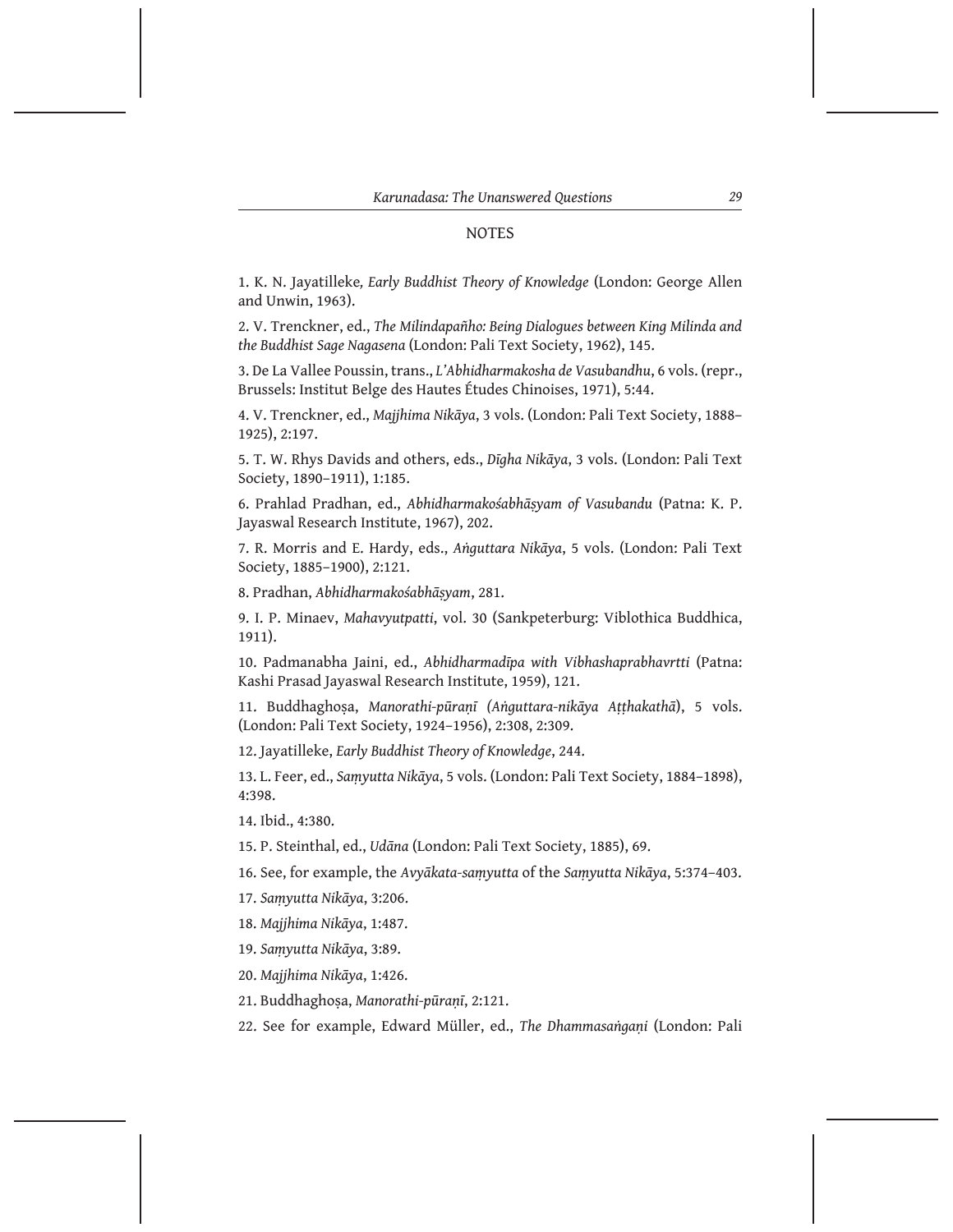Text Society, 1885), 45ff.

23. Jaini, *Abhidharmadīpa*, 248.

24. A. C. Taylor, ed., *Kathāvatthu* (London: Pali Text Society), 251ff.

25. *Aṅguttara Nikāya*, 4:359.

26. *Saṃyutta Nikāya*, 4:398.

27. H. Oldenberg, *Vinaya Piṭaka*, 5 vols. (London: Pali Text Society, 1879–1883), 2:239.

28. *Majjhima Nikāya*, 1:429.

29. Bhikkhu Bodhi and Bhikkhu Ñāṇamoli, trans., *The Middle Length Discourses of the Buddha: A New Translation of the* Majjhima Nikāya (Boston: Wisdom Publications, 1995), 591.

30. *Milindapañho*, 124.

31. T. W. Rhys Davids, trans., *The Questions King Milinda*, 2 vols. (London: Oxford University Press, 1890–1894), 1:204–206.

32. Ibid.

33. Jayatilleke, *Early Buddhist Theory of Knowledge*, 472–473.

34. Arthur Berriedale Keith, *Buddhist Philosophy in India and Ceylon* (repr., New Delhi: Asian Educational Services, 1996), 63.

35. Ibid., 45.

36. Jayatilleke, *Early Buddhist Theory of Knowledge*, 472–473.

37. Ibid., 474.

38. Ibid.

39. T. R. V. Murti, *The Central Philosophy of Buddhism: A Study of the Mādhyamika System* (London: George Allen and Unwin, 1955), 36ff.

40. Jayatilleke, *Early Buddhist Theory of Knowledge*.

41. *Saṃyutta Nikāya*, 4:398.

42. Ibid., 4:402.

43. Ven. Bhikkhu Ñāṇānanda, *Concept and Reality* (Kandy: Buddhist Publication Society, 1971).

44. Ven. Bhikkhu Bodhi, trans., *The Discourse on the Root of Existence: The Mūlapariyāyasutta and Its Commentaries* (Kandy: Buddhist Publication Society, 1993).

45. Ibid., 7.

46. Ibid., 8.